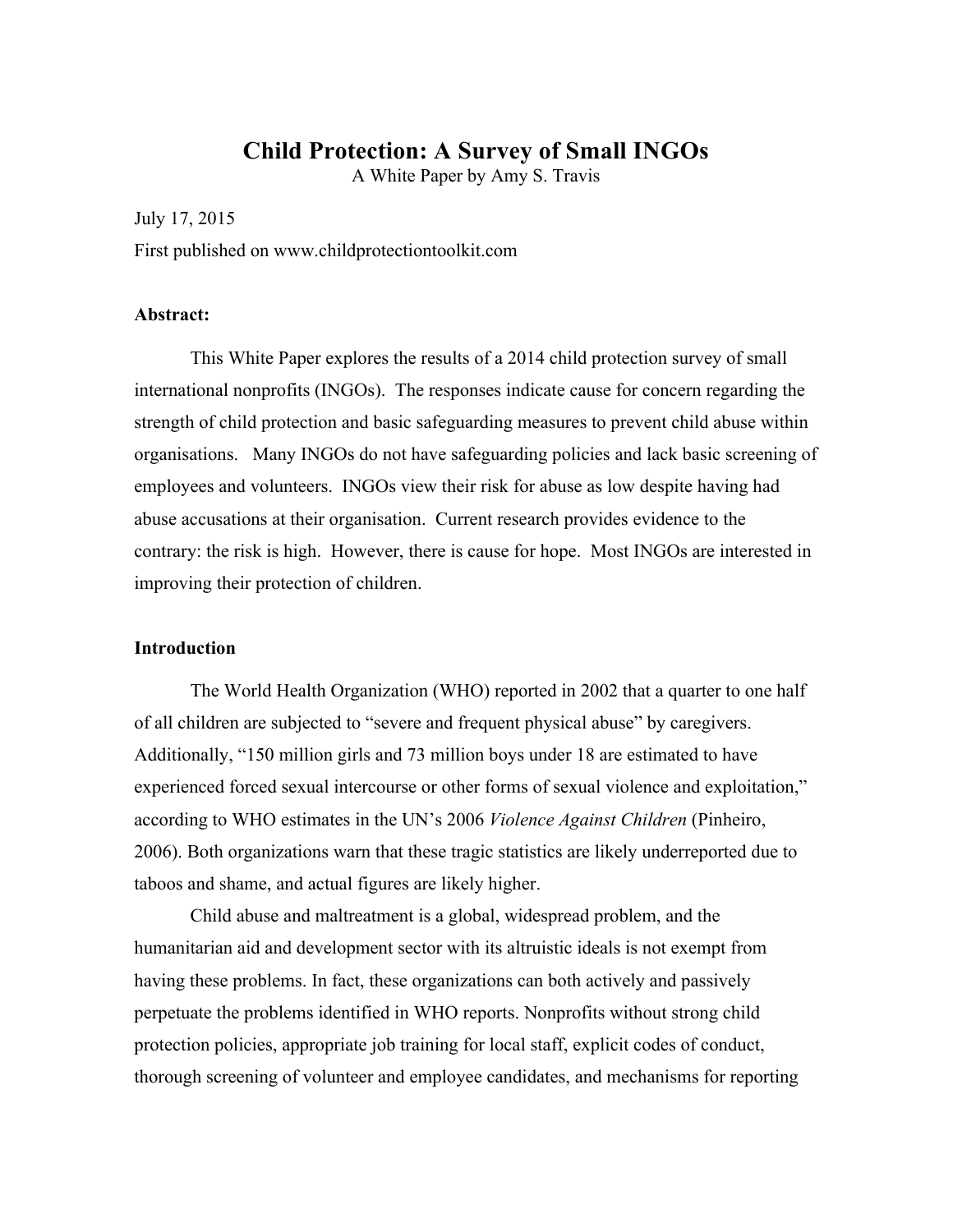suspected abuse, provide situations where abuse is likely to happen and to continue happening. Even worse, by not sufficiently vetting volunteers and employees, the organizations can unwittingly enable those who would commit such acts, and effectively operate as a vehicle for sexual abuse of marginalized children – responsible through neglect as much as facilitation. With the growing economic resources of citizens in western countries, and the growth of sex tourism, sexual predators are choosing aid organizations as a low-risk method of accessing children (OHCHR, 2013; ECPAT, 2014; US DOJ, 2010). Recent high-profile cases include: 1.) the British Airways (BA) pilot Simon Wood accused of molesting children at schools and orphanages while doing charity work for BA (Press Association, 2014), 2.) Oklahoma volunteer Matthew Durham accused of sexually abusing 10 children at an orphanage in Kenya (Associated Press, 2014), and 3.) British citizen Simon Harris convicted of assaulting boys in Kenya through his position as a director of a street-children charity (IJM, 2014).

Nonprofits cannot rely solely on the presumed good intentions of their volunteers and staff to maintain the organization's mission and reputation, or to ensure that children will receive care and not further maltreatment. Even those organizations whose service do not include programs providing direct contact with children may inadvertently facilitate abuse by their workers – who develop a social status through their aid worker position with the nonprofit can leverage using organization's time, property, or status to create opportunities to abuse victims. In one horrifying example, a man from Sierra Leone said, "If you do not have a wife or a sister or a daughter to offer the NGO workers, it is hard to have access to aid." (Save the Children-UK & UNHCR, 2002) Abusers are often known to be working at a nonprofit and thus there is an inequality of power. The abusers may receive special protection because the community's fear of losing aid. When a child is severely hurt, an organization's local, and possibly international, reputation is damaged. Social capital diminishes, donors leave, and funding declines. Sometimes, nonprofits must fold [Note: Somaly Mam Foundation suffered a scandal but not a child abuse scandal and subsequently has been forced to close. Likewise, Central Asia Institute's scandal was around lying, not child abuse.] (Passoth, 2014; Somaly Mam; Central Asia Institute, 2014).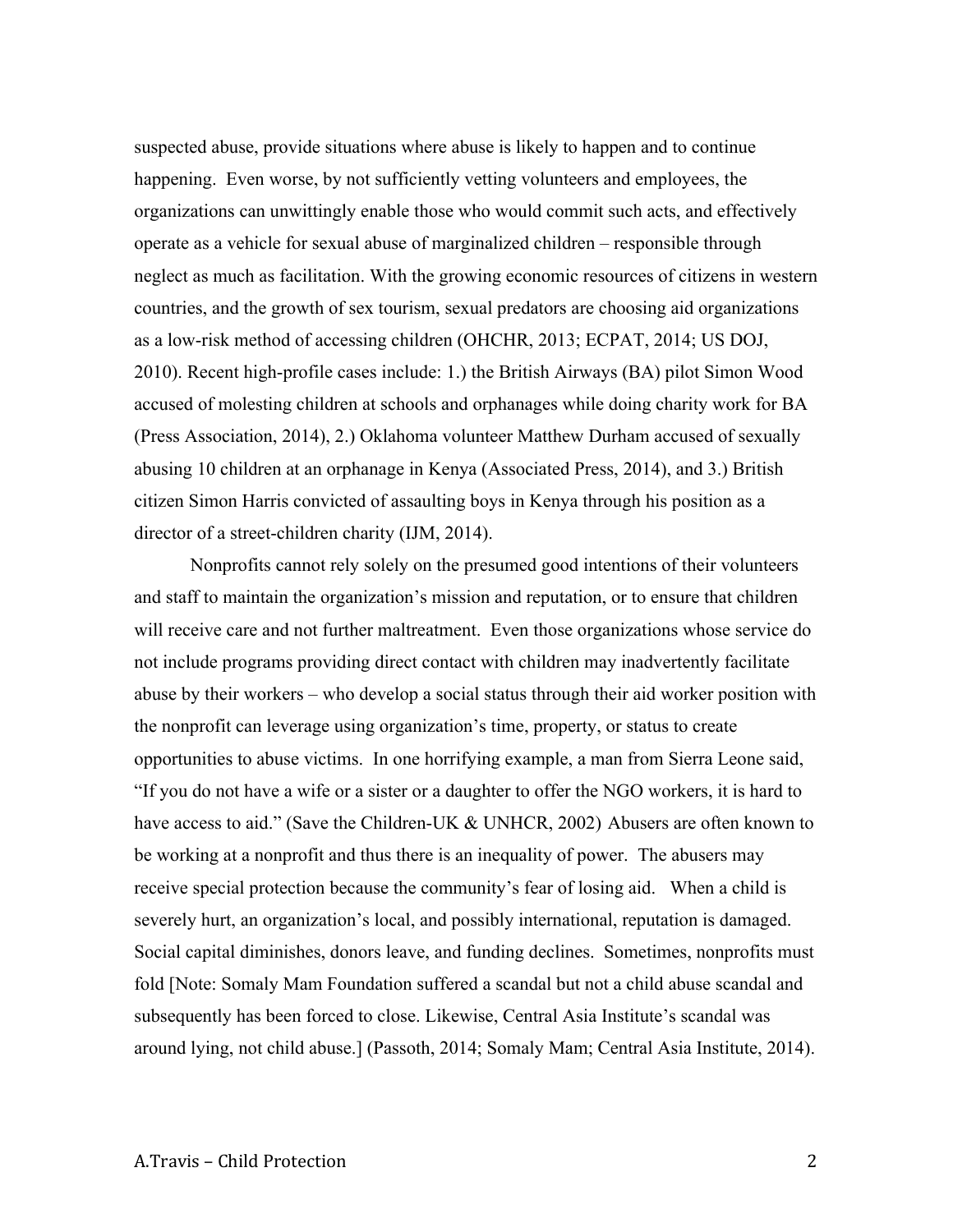Save the Children UK brought attention to the abuse of women and children in the mission countries by international nongovernmental organizations' (INGOs) and the UN's employees abusing women and children in mission countries in their 2002 report on sexual violence and exploitation in Guinea, Sierra Leone, and Liberia. Save the Children's 2008 report *No One To Turn To: The under-reporting of child sexual exploitation and abuse by aid workers and peacekeepers* provided more information on the worldwide abuse of children at the hands of UN and INGO employees and volunteers. Between 2004-2006, four UN agencies (UNPKO, WFP, UNHCR, and UNV) received 122 allegations of sex with minors (Czáky, 2008); this does not include other types of sexual abuse, maltreatment or exploitation. Save the Children and its partners recorded 11 allegations of sexual misconduct in 2006 and 15 in 2007 (Czáky, 2008). The report readily admits that the problem is likely severely underreported, suggesting the numbers reported by the UN, Save the Children, and other organizations are lower bounds (Czáky, 2008). InterAction, the UN, HAP International, and several INGOs have attempted to address the problem through programming, a task force, and proposed operational standards (IASC-PSEA, 2013). Theses standards include hiring processes, codes of conduct, training for employees, and reporting mechanisms; however, these efforts mostly focus on the large organizations and UN agencies, while neglecting small INGOs in language, situation, inclusion, and outreach. These tools need to be adapted for use by small nonprofits and include even more supplemental information and resources to protect children.

### **Child Protection in Small International Organizations**

In this paper, I will share findings of a 2014 study conducted to examine small INGOs' perspectives regarding their interest in and ability to prevent and address child abuse within their organizations. In this survey, "small" is rather loosely used comparatively to larger nonprofits such as Save the Children, Oxfam, World Vision, Catholic Relief Services, Plan, etc. Here, small nonprofits have budgets under US\$10 million, and a staff of less than 300.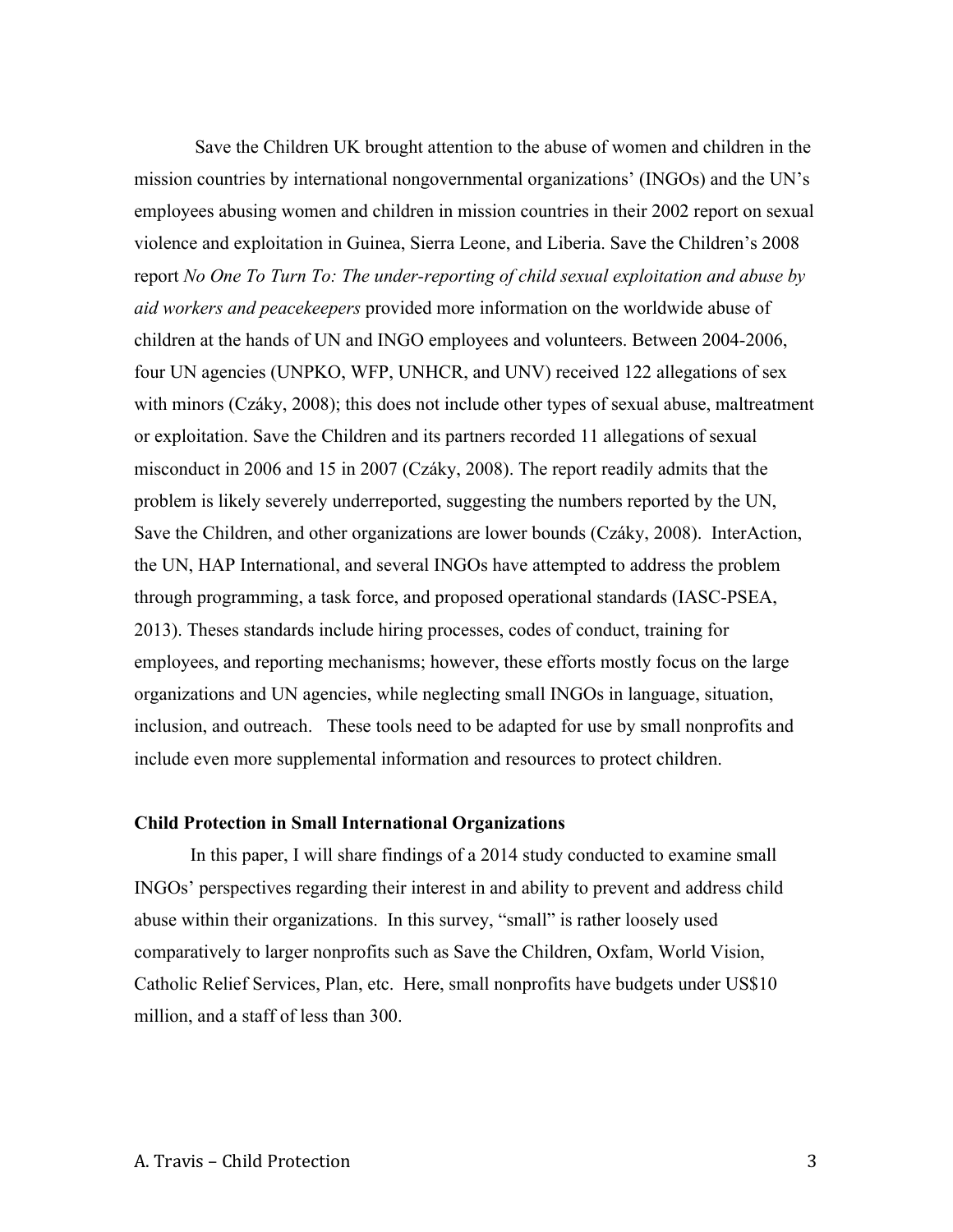This study was to inform a child protection toolkit project for small international nonprofits being created by the author. The web-based toolkit will include video trainings, documents, templates, and resources targeted at small INGOs to provide free assistance for organizations to create their own situation- and culturally-specific child protection policies and programming. These results however are important for more than just creating a child protection toolkit.

**Child protection survey.** The study was an online survey conducted from October 15, 2014 to December 6, 2014. Subjects were chosen through a simple search of organizations that self-selected the category of "youth" and "nonprofit or community organizations" on Idealist.org, an online platform "to close the gap between intention and action by connecting people, organizations, ideas, and resources." (Idealist.org) Over 24,000 nonprofits fit within these two filters. The group was further winnowed down by the nonprofits' self-described "about us" sections on Idealist: organizations that appeared to be small and based in a Western country working in a developing country. Approximately 1240 organizations should have met the criteria but time and funding restrictions meant that not all nonprofits could be examined. The first 558 were selected.

They do not compose the complete list of all institutions fitting this description within the search, but were newer profiles and thus more likely to have correct contact information. Organizations with which the author has had previous contact were excluded from consideration.

| <b>Organizations</b>                                   |     |
|--------------------------------------------------------|-----|
| Emailed                                                | 558 |
| Requests Received (54 emails bounced)                  | 504 |
| Responded – Started Survey                             | 140 |
| Responded – Completed Survey                           | 92  |
| Response Rate – Started (based on requests received)   | 28% |
| Response Rate – Completed (based on requests received) | 18% |

|  |  | Table 1: Survey Basics |  |
|--|--|------------------------|--|
|--|--|------------------------|--|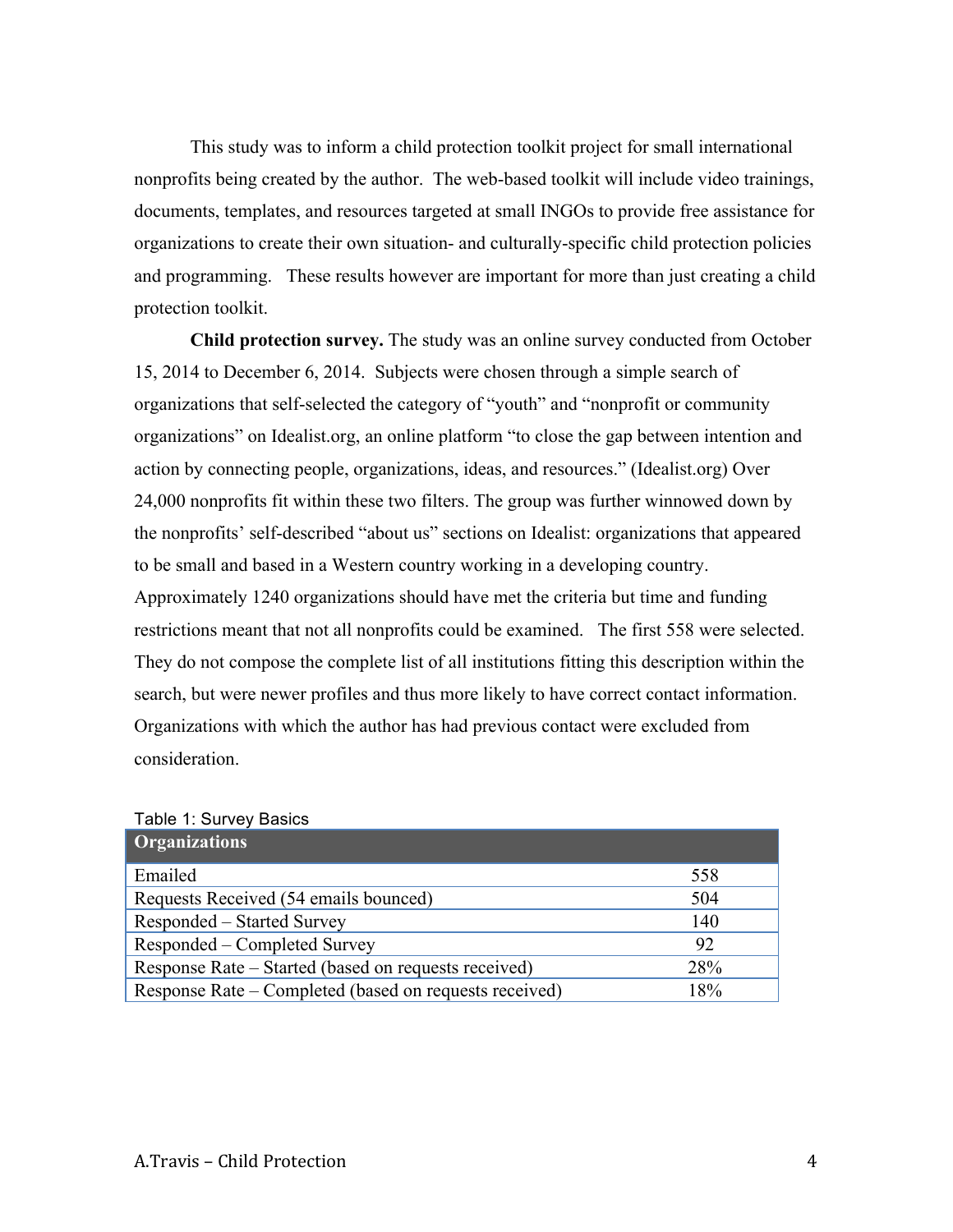Emails containing an introduction, explanation request, and the web-based survey were sent to 558 nonprofits of which 140 participants started the survey and 92 completed. See Table 1. Three (3) organizations submitted duplicate responses, presumably by different members as the answers differed. All of these respondents were counted in the survey data.

The survey was 33 questions long, with vast majority of questions being closed or running prompts. Most questions allowed an opt out answer of "don't know" and/or "not applicable." Many also included an "other" category with fill-in section. The survey took an average of 17 minutes to complete. The term "child protection" was left undefined for survey participants to interpret as they understood the concept.

**Overview of Organizations.** To develop a context of the organizations, respondents were asked about their programming, location, and frequency of work with children. The top answers were: 35% East & Central Africa, 25% West Africa, 23% Central America & Caribbean, 18% South America, 16% Southern Africa, and 16% Southeast Asia. It is important to note that some organizations have multiple sites. North America was chosen as a site location by 19% of participants but it seems that there was some confusion as to whether or not to report the headquarters as a site. While some did have programming in the USA, most did not.

There was a large list of programmatic areas reported. See Table 2. While most nonprofits broke down the services into specific programs, the general areas were: education, community development, volunteer programming, health, sports/play, business/microfinance, and orphanages/OVCs (orphans and vulnerable children). Again, organizations tended to offer many services in support of their missions.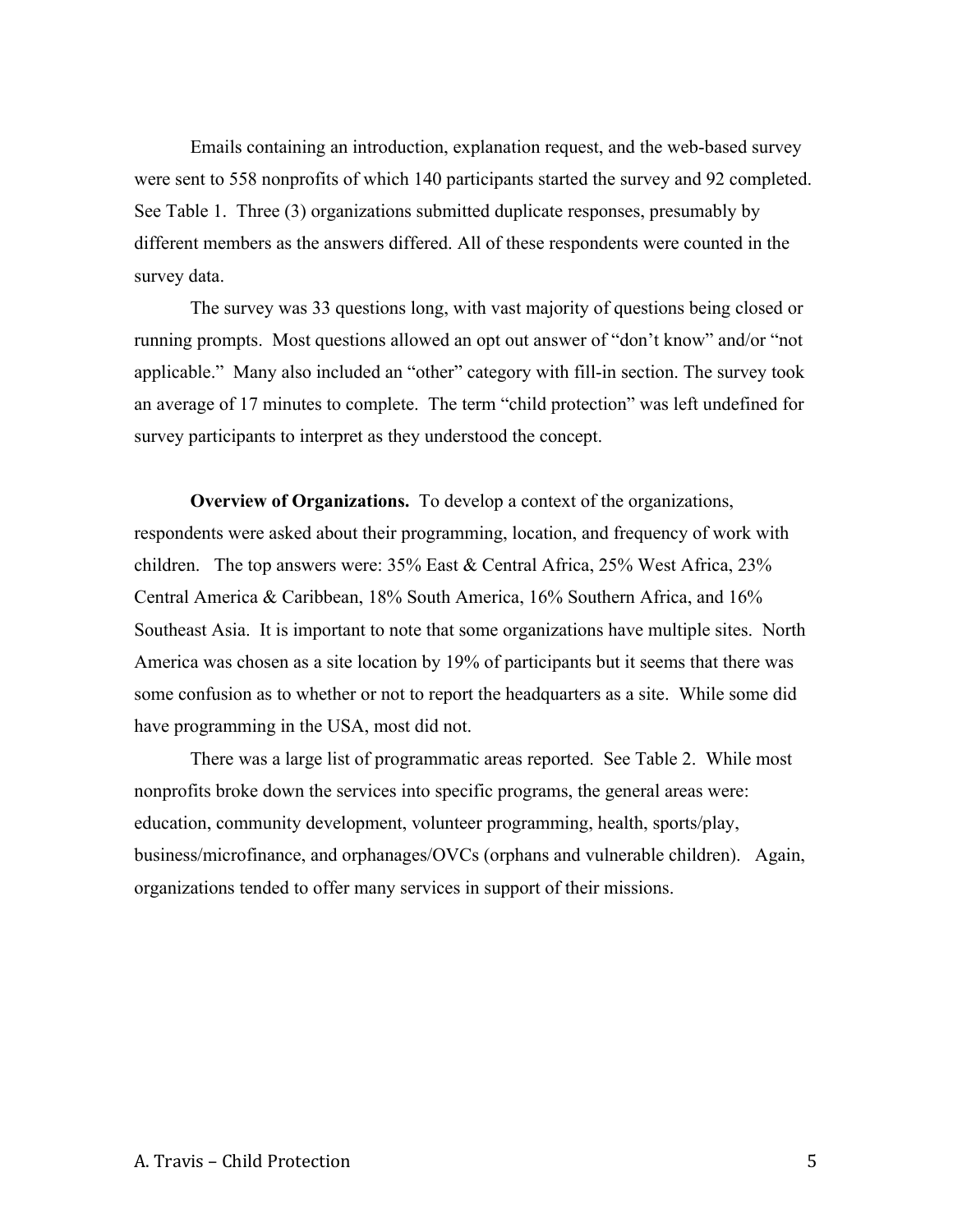| <b>Programming Areas</b>            |     |
|-------------------------------------|-----|
| Business/Microfinance               |     |
| <b>Sustainable Business</b>         | 20% |
| Agriculture                         | 17% |
| Microfinance                        | 14% |
| <b>Business Development</b>         | 13% |
| <b>Livestock Programs</b>           | 9%  |
| <b>Community Development</b>        | 38% |
| Education                           |     |
| <b>Community Schools</b>            | 33% |
| <b>Tutoring Program</b>             | 25% |
| Language Classes                    | 24% |
| <b>Boarding School</b>              | 7%  |
| Health                              |     |
| <b>Health Clinic</b>                | 20% |
| <b>Medical Mission</b>              | 15% |
| WASH (Water, Sanitation, & Hygiene) | 7%  |
| Orphanages/OVCs                     |     |
| Orphanage                           | 20% |
| Adoption                            | 2%  |
| Sports/Play                         | 20% |
| <b>Volunteer Travel</b>             | 39% |

Table 2: Types of Programming in which Organizations Engaged

Volunteering was very common. 39% of organizations reported having "volunteer travel opportunities" as a specific programming area. Overall, 95% claimed to have a form of volunteer program either international or domestic; 63% had international volunteer opportunities. 61% of programs worked with 20 or fewer volunteers each year.

Finally, respondents were asked about the children with whom they worked. Organizations were encouraged to participate in the survey, even if they did not work directly with children but did work on 'youth' or 'children's' issues. Despite, this many did not. 3% of participants said they "never" worked directly with children. This could mean that they funded other partner organizations that provided services to children, facilitated connections of adults who in turn would work with children, or they worked on infrastructure projects, which benefited children without interacting with children during their work activities. Similarly, 11 nonprofits, which did not take the survey, emailed to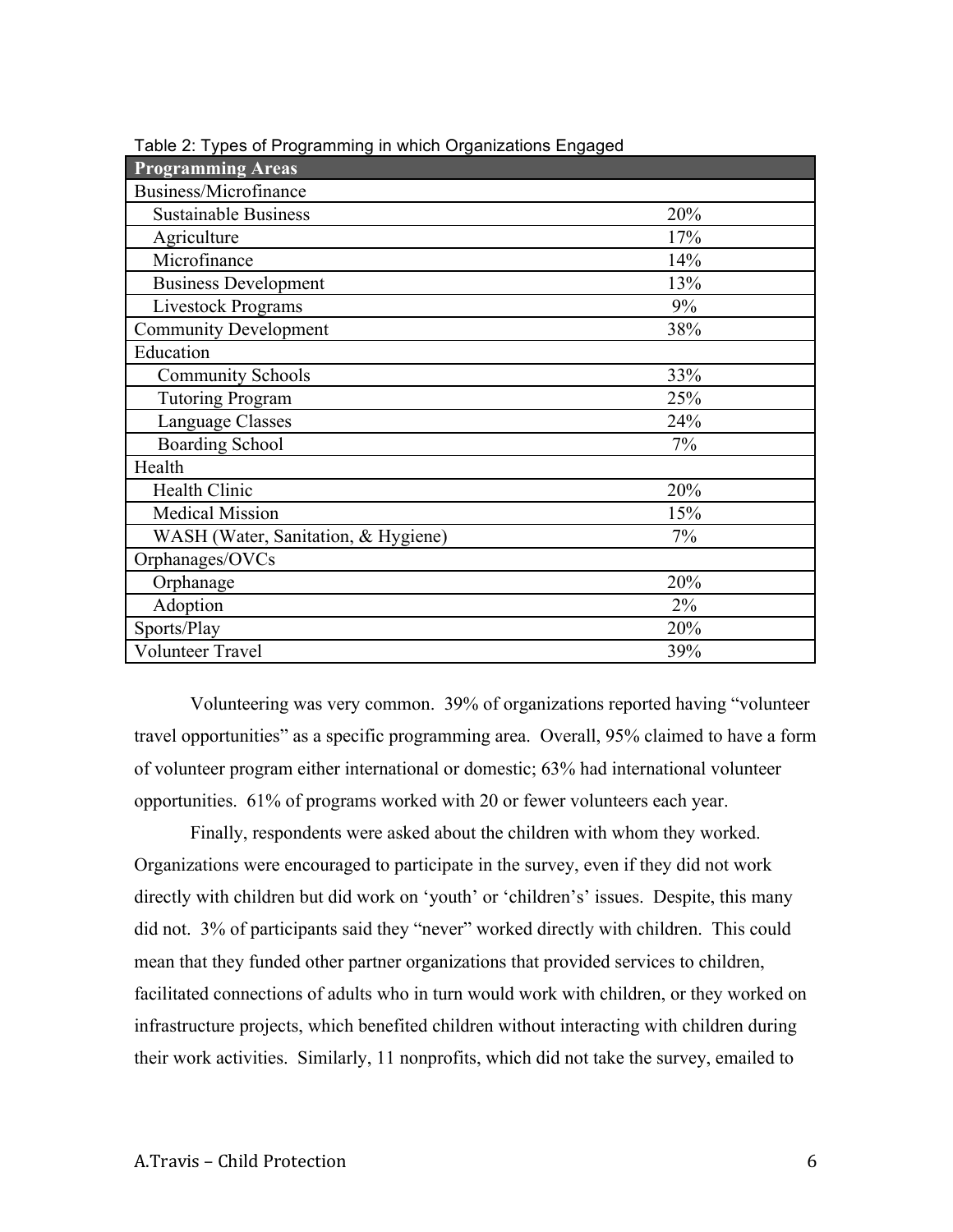explain that child protection was not relevant to them as they did not work directly with children and thus they had no interest in participating. The vast majority of respondents (78%) worked with children "All of the Time." See Table 3. 11 to 15 year olds were the most popular age group at 80%, followed by 16 to 18 at 77%, 6 to 10 at 76% and 0 to 5 at 58%. See Table 4. One respondent, in the notes section, requested that age groups older than 18 should have been included as they do work with youth populations that are not "children" by international law. The nonprofit felt that these youth belonged in child protection. As many education systems and programs serve youth over the age of 18, this is a point that should be included in future research.

**Frequency of Working with Children** All the Time 78% Often 12% Sometimes 7% Never  $3\%$ 

| Table 4: Age Ranges Served by Organizations |       |
|---------------------------------------------|-------|
| <b>Ages of Children</b>                     |       |
| $0-5$ yrs. old                              | 58%   |
| $6-10$ yrs. old                             | 76%   |
| $11-15$ yrs. old                            | 80%   |
| $16-18$ yrs. old                            | 77%   |
| Not Applicable                              | $5\%$ |

Table 3: Frequency with which Organizations Worked with Children

**Organizations' understanding of child protection.** Survey participants were asked what activities and topics they understood to be captured by the term "child protection." They were allowed multiple selections in order to respond, including a fill-in section. "Training for volunteers" was the top response at 74%, followed by "training for employees (73%), "rules for how adults can interact with children" (69%), "a document for employees to sign agreeing not to physically or sexually abuse children (66%), and "education" (52%). See Chart 1. Interestingly, the number one answer was that child protection should include "training for volunteers", but in a later question, when asked who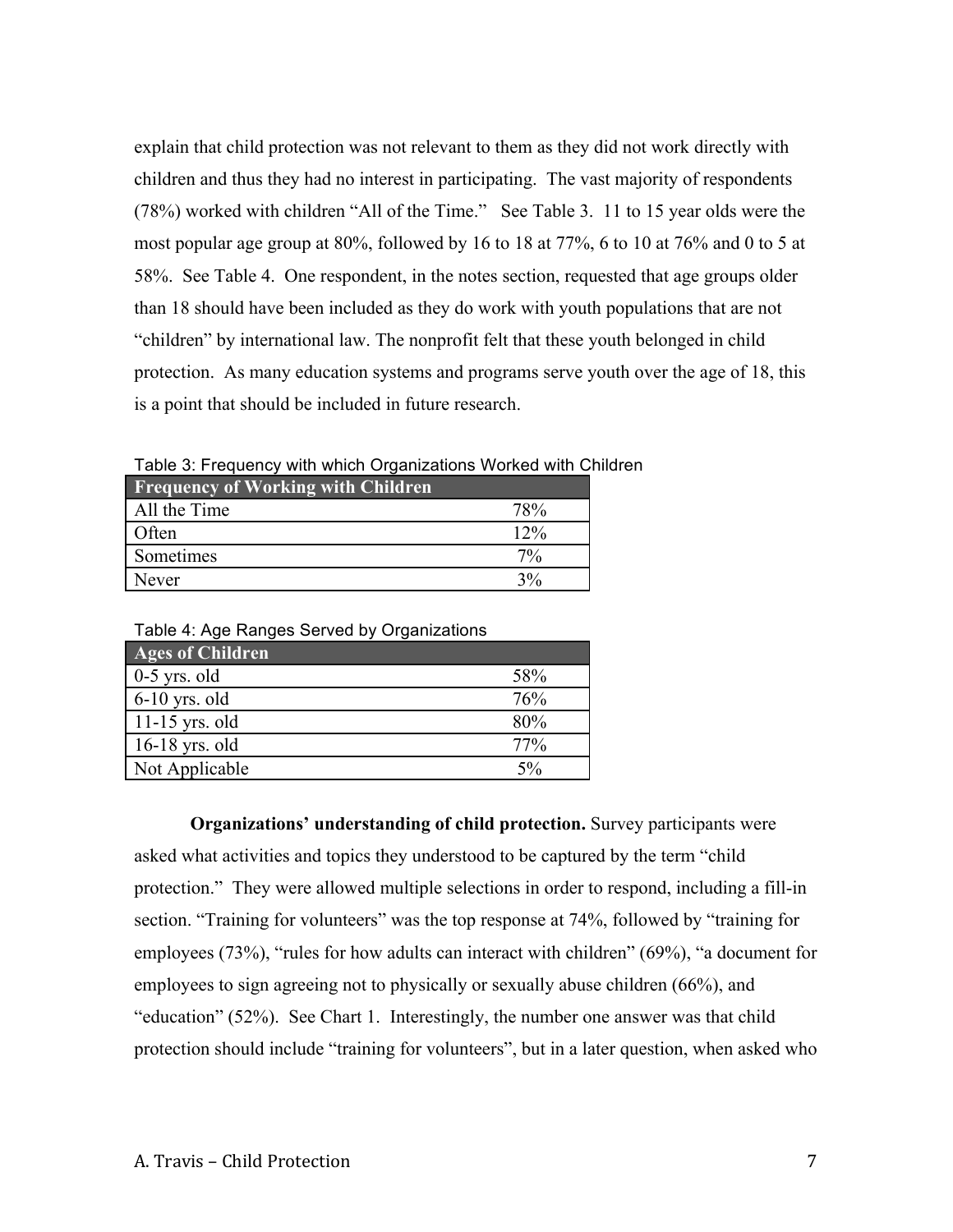was trained in child protection at the organization, "volunteers" were trained in only 22% of the nonprofits. See Table 5.



Chart 1: Topics Included in the Term "Child Protection," According to Organizations

**Child protection in practice.** Overall, 38% of organizations had a child safeguarding policy, 38% did not, and 24% were in the process of creating one. See Chart 2. This question clearly had a social bias for answering "yes" or mitigating a "no" by choosing "in the process." How influential was the bias in actual answers is difficult to determine as with any self-reporting, but nonprofits were assured that this survey's answers would be kept confidential with organizations' names remaining unconnected to specific answers in reporting. Of those institutions working with children "all the time", 27% had no safeguarding policy, while 20% were in the process of creating one. See Chart 3. Of significant note, 17% of the survey participants dropped out at this point when asked if they had a safeguarding policy – 18% of whom worked with children "all of the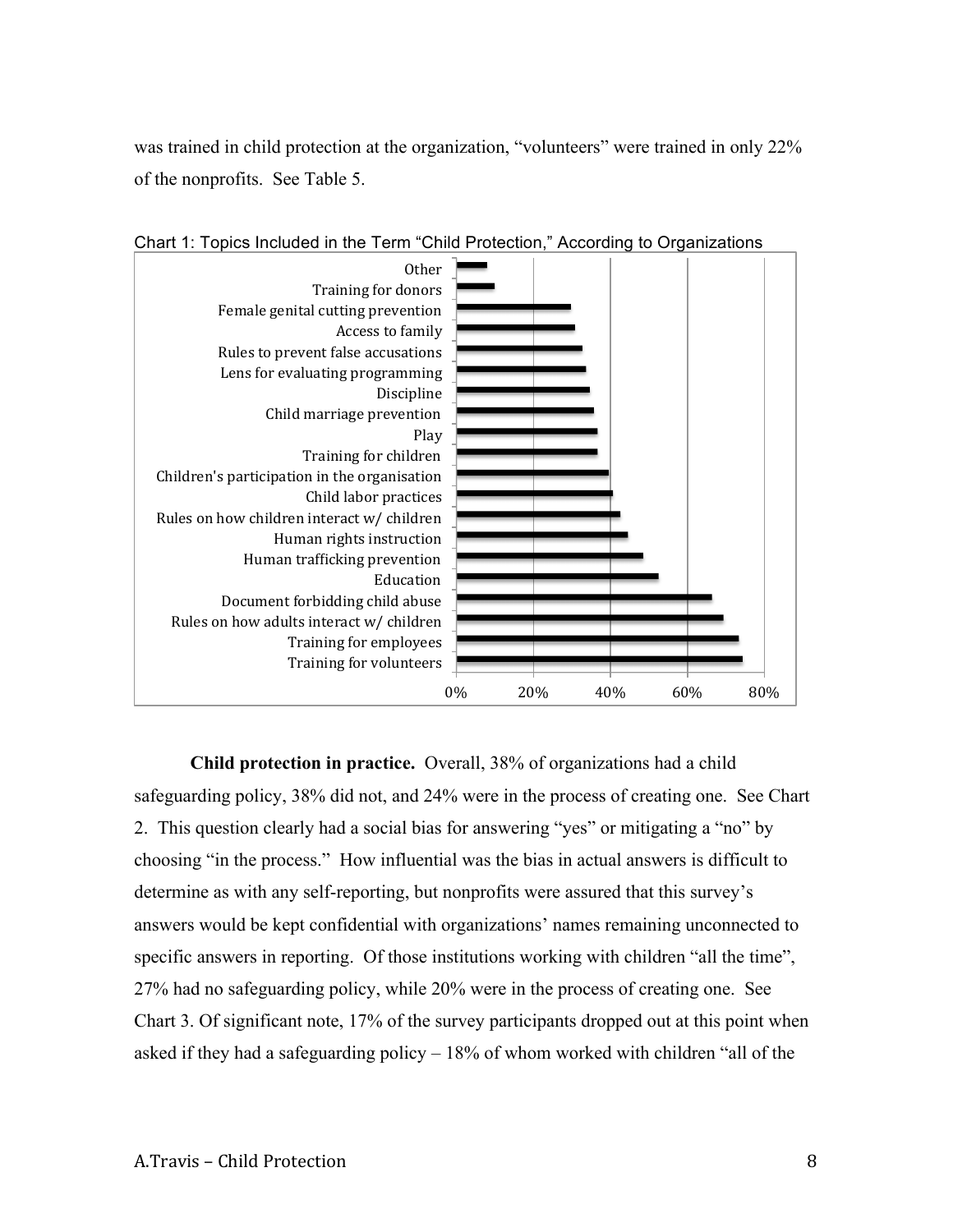time." The highest participation dropout being at this question suggests that the percentage of those without a child protection safeguarding policy is higher than the numbers show.



Chart 2: Organizations with Child Protection (CP) "Safeguarding" Policies





Respondents were asked if they had help creating their child protection safeguarding policy: 8% worked with a government and 29% had worked with another organization or a consultant. While having an expert to guide the process of writing a child protection policy is not imperative, child safeguarding and protection policies must cover many different situations and can be nuanced. Research, training, experience, and/or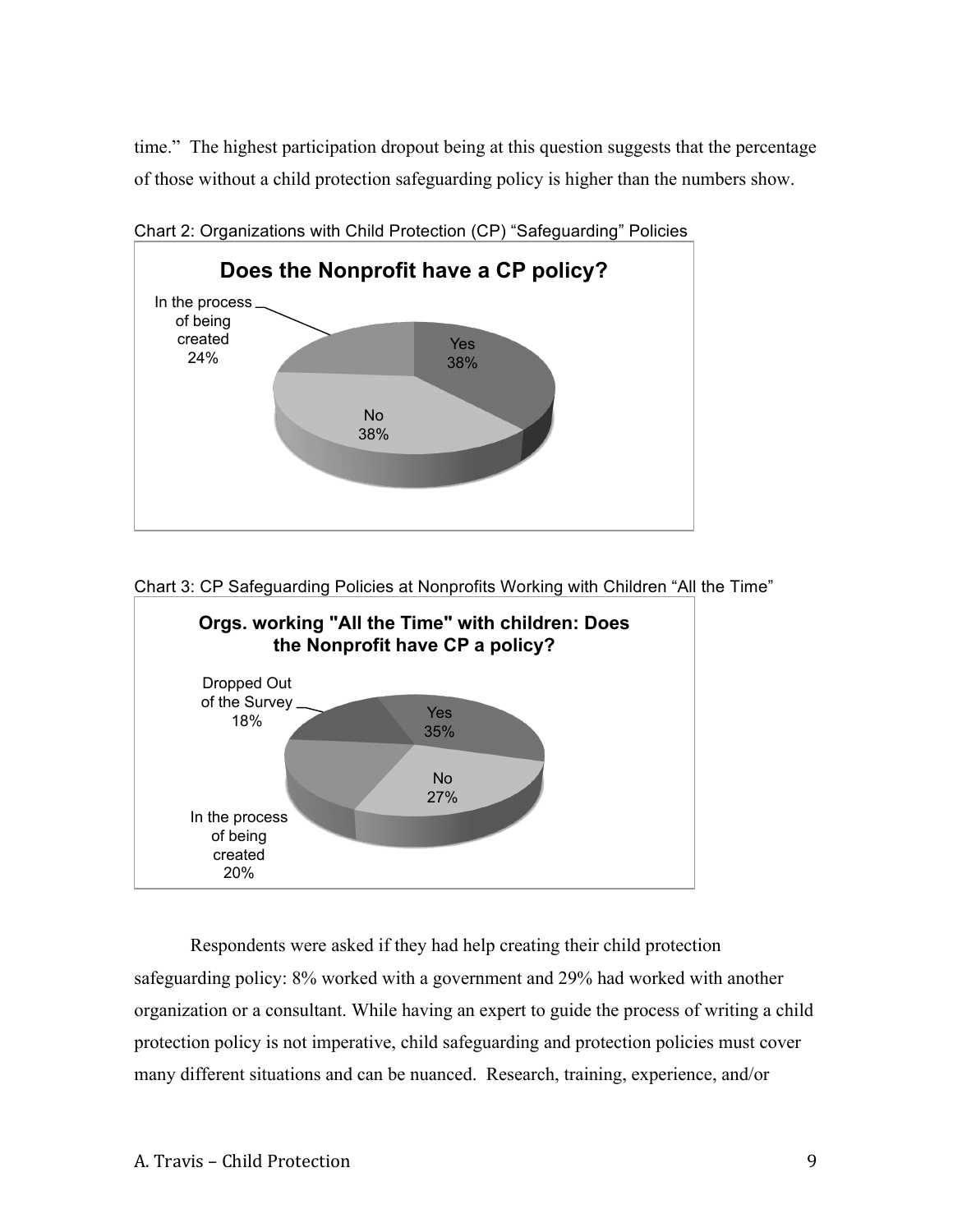assistance are necessary for creating strong, comprehensive policies. Almost two-thirds of nonprofits had no outside expert helping them.

When asked about the strength of their child safeguarding policy, almost equal numbers felt that it was strong or sufficient with 26% and 22% respectively. 7% answered "weak," 40% "does not existed," and 5% "didn't know." See Chart 4. While three (3) organizations had no child protection policy, they believed their policy to be "sufficient" to "moderately strong." This mentality seems consistent with optimism biases and later findings about respondents' beliefs in the low risk of abuse at their organizations. Despite few respondents negatively asserting that they felt their policies were weak, more telling is that less than half exerted confidence in the organizations' policies to protect children.



Chart 4: Strength of Child Protection Policies

Organizations were asked about child protection training at their institutions. 39% said that staff onsite were trained in child protection, while 35% indicated that "no one" was trained. See Table 5. Less than half of the front-line staff, those that work directly with children are trained in child protection. Additionally, the percentage of those institutions, which do not train any of their staff, is likely higher, because 11% of nonprofits "do not know" who was trained in child protection. As most surveys were completed by a member of headquarters' staff, who would be responsible for policy and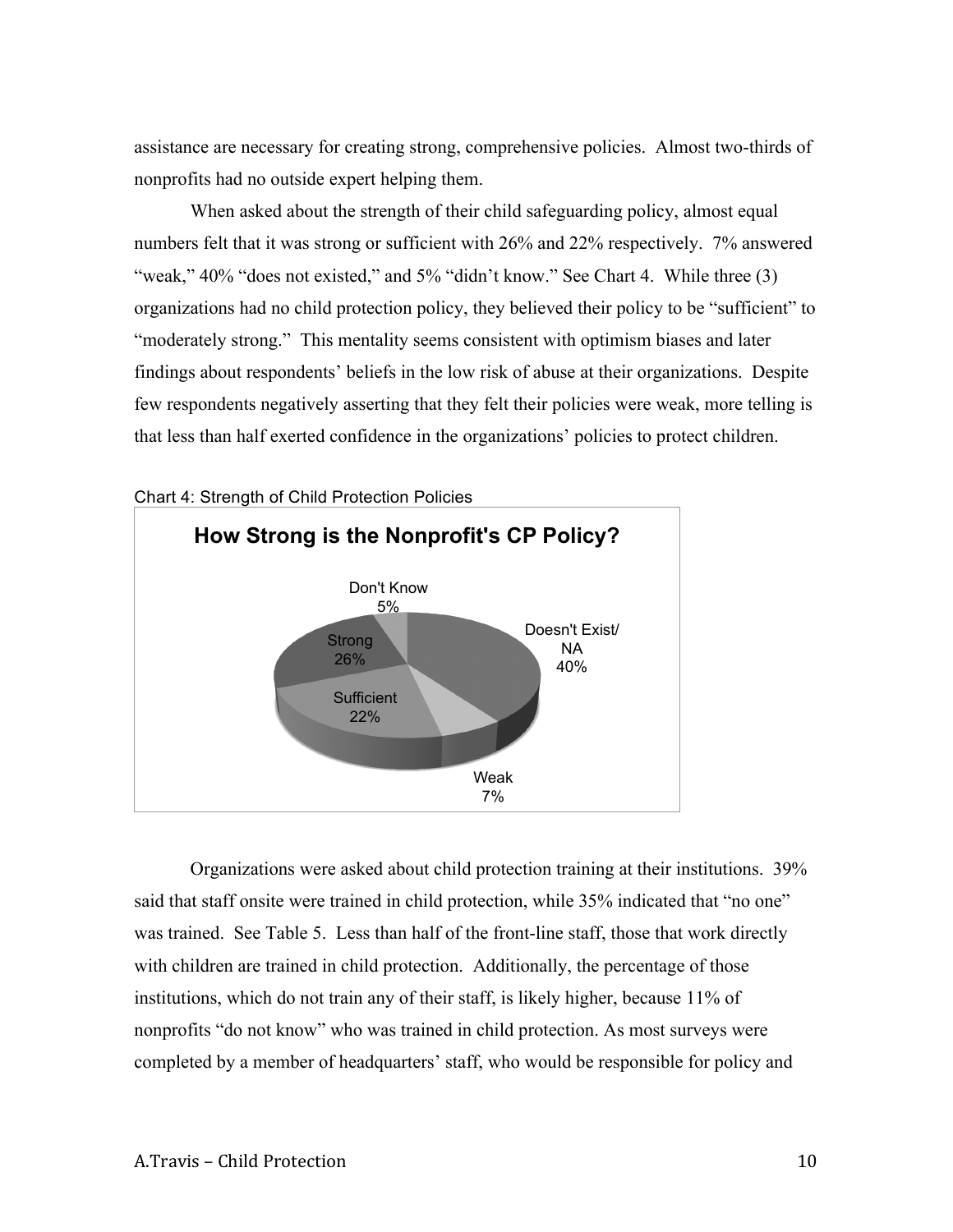implementation, the lack of knowledge suggests that no one was intentionally trained by the organization. Therefore, the percentage of nonprofits where nobody was trained in child protection was likely closer to 46%.

| Who is trained in<br><b>Child Protection?</b> | $%$ of<br><b>Organizations</b> | <b>Training that should be</b><br>part of child protection |
|-----------------------------------------------|--------------------------------|------------------------------------------------------------|
| Site Staff                                    | 39%                            | 73% said employees                                         |
| No One                                        | 35%                            |                                                            |
| <b>HQ</b> Staff                               | 23%                            | (these are employees)                                      |
| Volunteers                                    | 22%                            | 74% said volunteers                                        |
| <b>Board Members</b>                          | 15%                            | (these are volunteers)                                     |
| Do Not Know                                   | 11%                            |                                                            |
| Children                                      | $7\%$                          | 37% said children                                          |
| Other                                         | 6%                             |                                                            |
| Donors                                        | $1\%$                          | 10% said donors                                            |

Table 5: Child Protection Training

As described earlier, respondents felt that training volunteers was an important part of child protection. Despite this, only 22% trained volunteers – roughly 1 in 5. A cause for more concern, 17% of organizations with "sufficient" to "very strong" child protection policies did not train their volunteers in child protection. Furthermore, almost 10% of organizations with a safeguarding policy being created, which felt their child protection safeguarding policy was "sufficient" to "very strong," did not train volunteers. Overall, 63% of nonprofits that work with children and have volunteers believe volunteer training is important but have not actually trained their volunteers. This leaves open questions for further research as to why the discrepancy among understandings of child protection, implementation of practices, and strength of policies.

Staff members conducted 80% of the trainings held. No question was asked as to the qualifications of the staff member leading the training, neither was the content or format of the training explored. More investigation is needed to better understand the quality of trainings.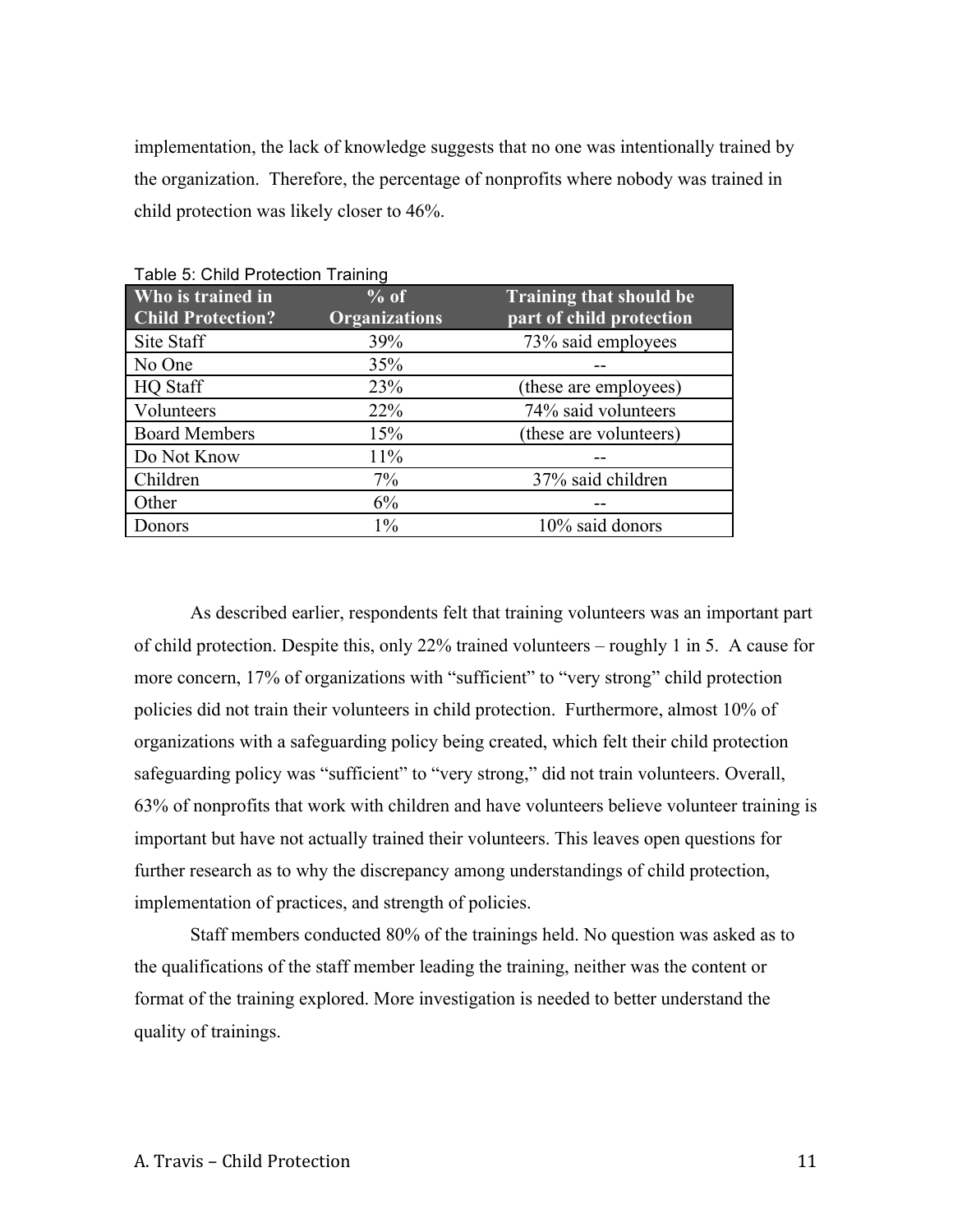Moreover, 64 organizations answered that child protection training was not applicable. However, in the question prior, which asked "Who was trained?", 51 respondents said "no one" or "don't know." This leaves 13 nonprofits being 'trained' without having received 'training' from a staff member or other outside entity. This raises questions as to the discrepancy. Initial numbers could have been inflated due to social bias or perhaps the organization does not provide group training but considers reading the safeguarding policy to be sufficient training. Participants were given an "other" category to write in a response; answers provided in the "other" category referred to actual group trainings rather than self-study of a provided document. Hopefully in future studies, this can be clarified.

The survey asked about perceptions of risk and assistance. As noted before, most nonprofits (74%) believed that their risk of child abuse at their organization was "low" or "very low." Likewise, 53% believed the physical and sexual abuse risk at a similar nonprofit was "low" to "very low." 32% reported being aware of suspected abuse at either their (13%), and/or another nonprofit. Almost one in three organizations knew of abuse, yet 66% of INGOs aware of child abuse accusations in an institution, perhaps even their own, still believed the risk was "low" or "very low." Meanwhile, 31% believed the risk to be moderate to very high. While a few organizations might be able to attribute their belief to implementing preventative steps, most likely this is attributable to an optimism bias, whereby the nonprofit believes itself to have less risk of experiencing "a negative event compared to others." (Wikipedia) Convincing nonprofits of the risk of child abuse at their institution will be a challenge for changing behaviors and implementing stronger policies.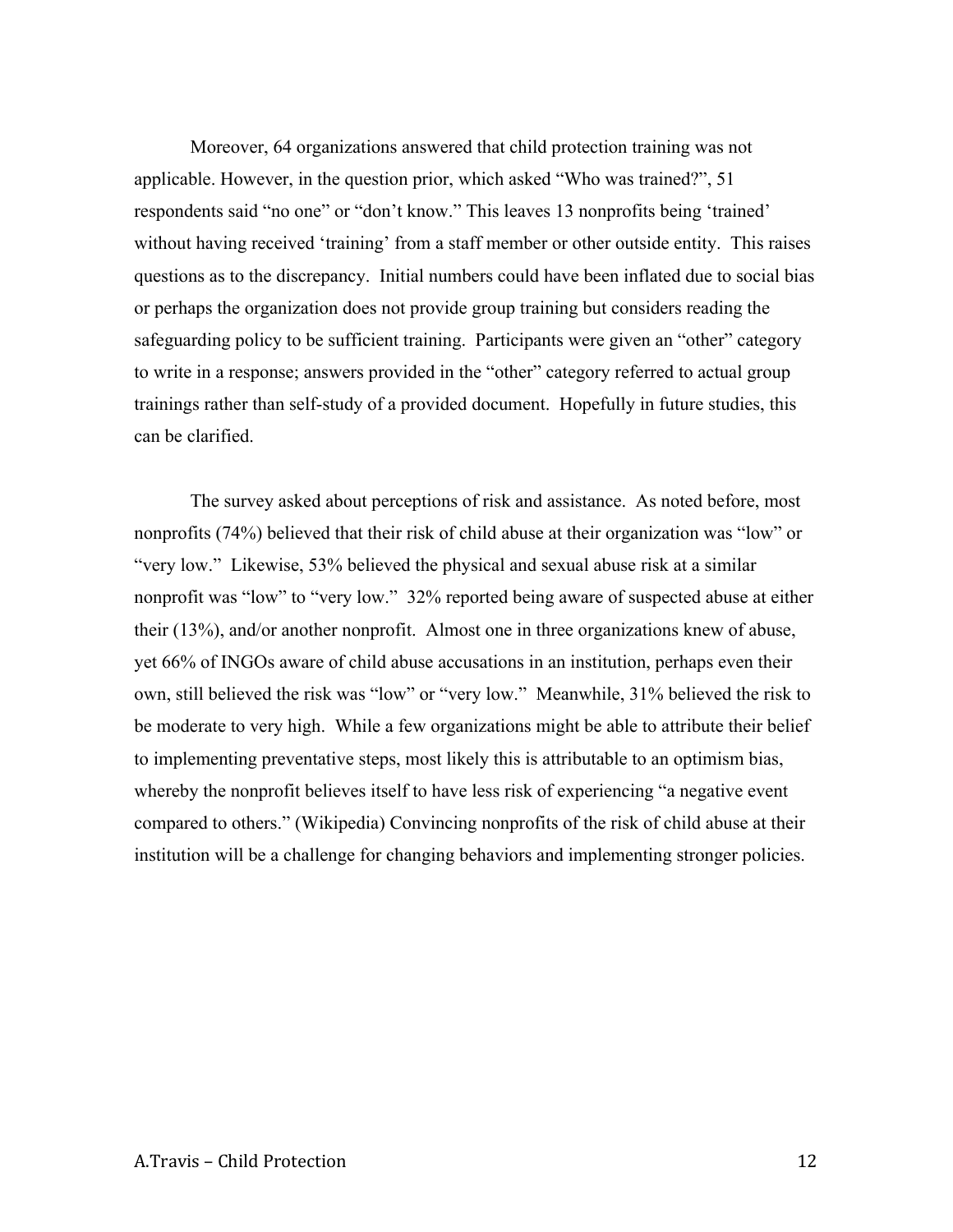

Chart 5: Perceived Child Abuse Risk Level at Respondent's Organization

Chart 6: Perceived Child Abuse Risk Level at Other Similar Organizations



Next, the survey addressed recruitment screening of employees and volunteers. While criminal background checks are not available everywhere, many countries offer some sort of good standing or criminal check (Home Office, & Disclosure and Barring Service). Background checks are widely considered best practice and a minimum level of prevention. The utility of these checks is limited by the strength of the judicial system and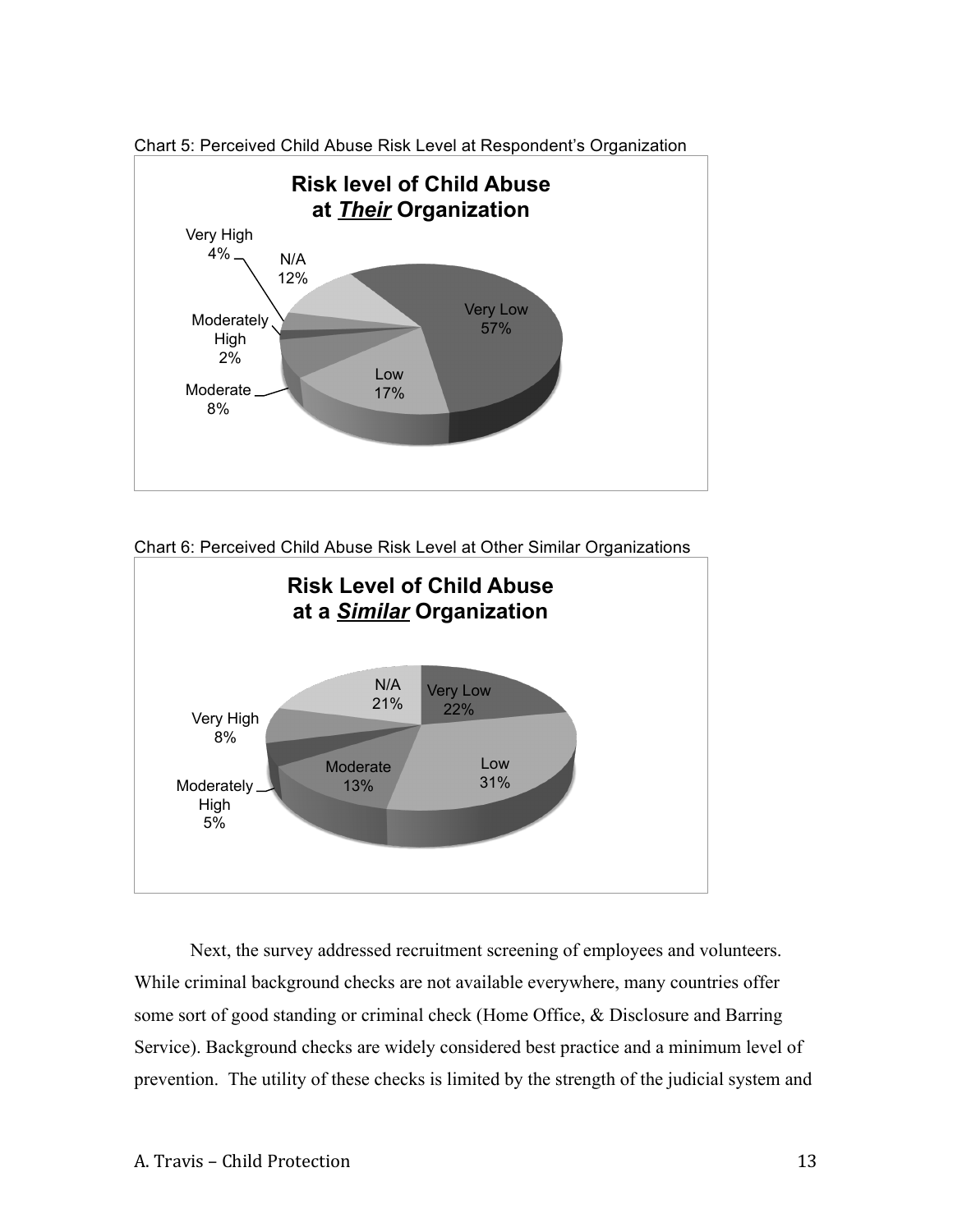the existence of accessible criminal records; therefore, this tool, augmented by interviews and reference calls for character reference, are becoming the new standard (Grimwood, Hawkins, Gaffney; UK Department of Education, 2013). Although these practices are accepted standards of prevention, fewer than half of all surveyed organization screened employees using criminal background checks. Specifically, 44% of organizations that worked with children and have volunteers, do not regularly screen volunteers using either criminal background checks or reference calls. Additionally, 27% do not regularly screen anyone, employees or volunteers, with either tool. Perhaps more intriguing is that 12-21% of nonprofits did not feel that these processes were applicable to their situations and many respondents did not know the answer, which calls into question the likelihood that workers are regularly screened.

The low incidence of screening suggests that many small INGOs do not recognize the importance of hiring practices for keeping children safe (National Center for Missing and Exploited Children, US DOJ COPS, 2013). Because no questions were asked about the content of the reference calls as character references, it is unknown how many nonprofits use these as a child protection screening mechanism. It is likely that the survey data on reference calls as child protective screening provides an inaccurate picture of thorough vetting and active prevention on the part of the organizations. This presents an interesting avenue for further studies.

| rabic of Employee and Volunteer ocitetinity at Organizations | <b>Employee</b><br><b>Criminal</b><br><b>Background</b><br><b>Checks</b> | <b>Employee</b><br>Reference<br>Calls | <b>Volunteer</b><br><b>Criminal</b><br><b>Background</b><br><b>Checks</b> | Volunteer<br>Reference<br><b>Calls</b> |
|--------------------------------------------------------------|--------------------------------------------------------------------------|---------------------------------------|---------------------------------------------------------------------------|----------------------------------------|
| Yes                                                          | 40%                                                                      | 63%                                   | 31%                                                                       | 43%                                    |
| N <sub>o</sub>                                               | 27%                                                                      | 11%                                   | 40%                                                                       | 26%                                    |
| Sometimes                                                    | 4%                                                                       | 7%                                    | 8%                                                                        | 16%                                    |
| Do Not Know                                                  | 8%                                                                       | 4%                                    | 5%                                                                        | 3%                                     |
| N/A                                                          | 21%                                                                      | 16%                                   | 16%                                                                       | 12%                                    |

Table 6: Employee and Volunteer Screening at Organizations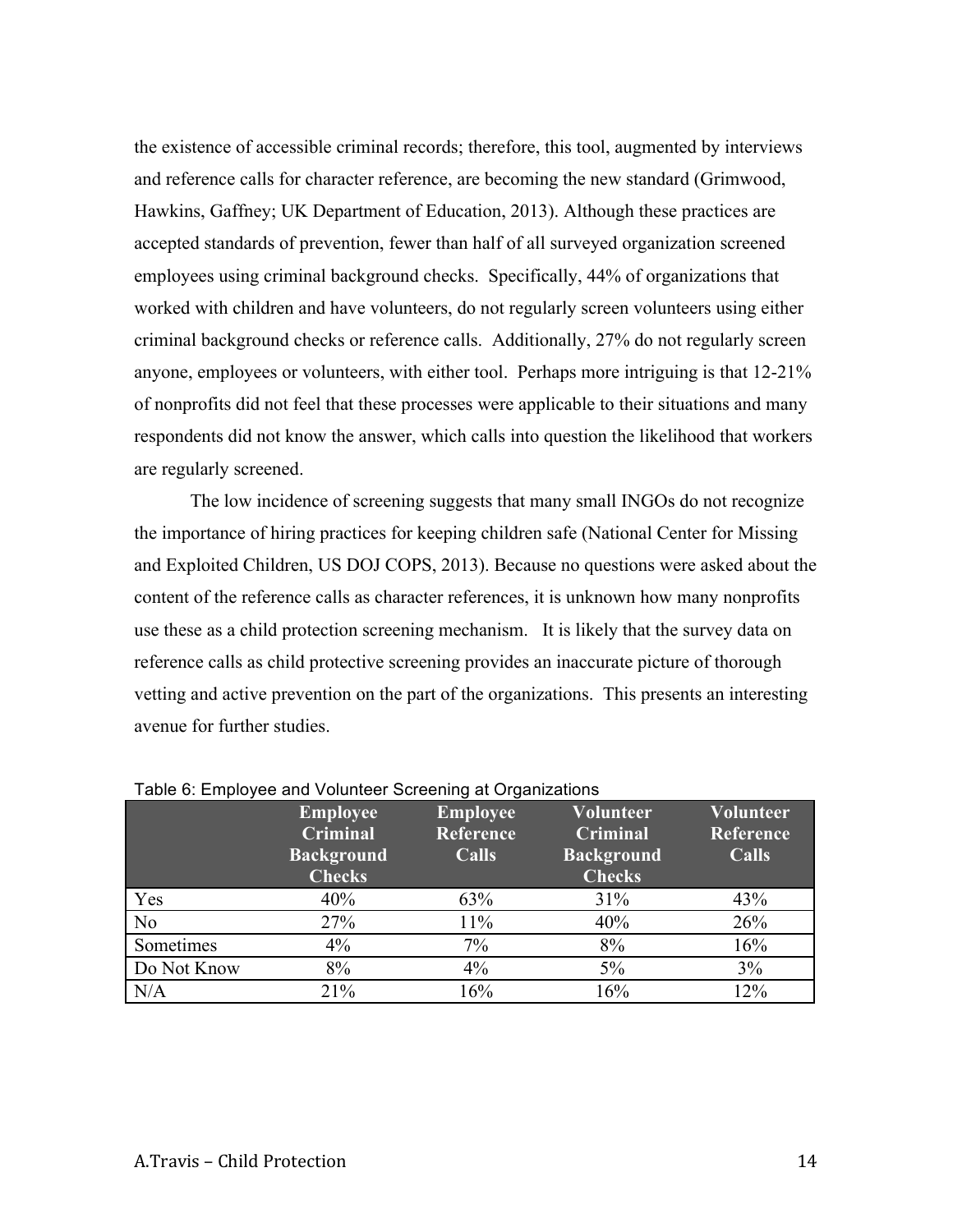**Barriers to improved child protection.** Initial cost (54%), ongoing costs (55%), time (56%), and cultural sensitivity  $\&$  appropriateness (66%) are all inhibitors to implementing child protection, with respondents being moderately to very concerned. Encouragingly, only 37% were concerned about their image in relationship to how emphasis and implementation of stronger child protection would reflect on them as an organization, which reinforces the idea that child protection is perceived positively. It also suggests that individuals believe child protection to be proactive rather than reactive. These responses suggest further study is needed to understand uptake, implementation, and support needs and obstacles.

**Interest in change.** When questioned about the concern various stakeholders had in child protection, respondents perceived board members (68%), headquarters' staff (73%), and site staff (73%) to be "moderately" to "very concerned." However, donors were not thought to be as relevant. 53% believed donors were very concerned while 24% believed donors were "not applicable". This, along with other comments and responses, seems to indicate that many nonprofits do not recognize donors as advocates for change, affected by a scandal (i.e. lost revenues, shaken confidence, etc.), or, depending on circumstances, as potential abusers. Nonetheless, respondents felt that more than half of board members, staff, and donors were interested in child protection. Better yet, almost three quarters of these stakeholders were concerned. This suggests fertile ground for discussing protection, policies, and changes. Additionally, over 75% of nonprofits wanted help with "strengthening child protection policies," "strengthening hiring practices," "evaluating volunteer programs," and gaining a "certification for child protection."

|                                       | <b>Help</b> | Orgs interested in Of interest orgs, those which<br>are "extremely interested" |
|---------------------------------------|-------------|--------------------------------------------------------------------------------|
| Strengthening CP Policy               | 86%         | 47%                                                                            |
| <b>Strengthening Hiring Practices</b> | 78%         | $41\%$                                                                         |
| <b>Evaluating Volunteer Program</b>   | 79%         | 47%                                                                            |
| Gaining Certification for CP          | 77%         | 52%                                                                            |

Table 7: Organizations Interest in Child Protection Assistance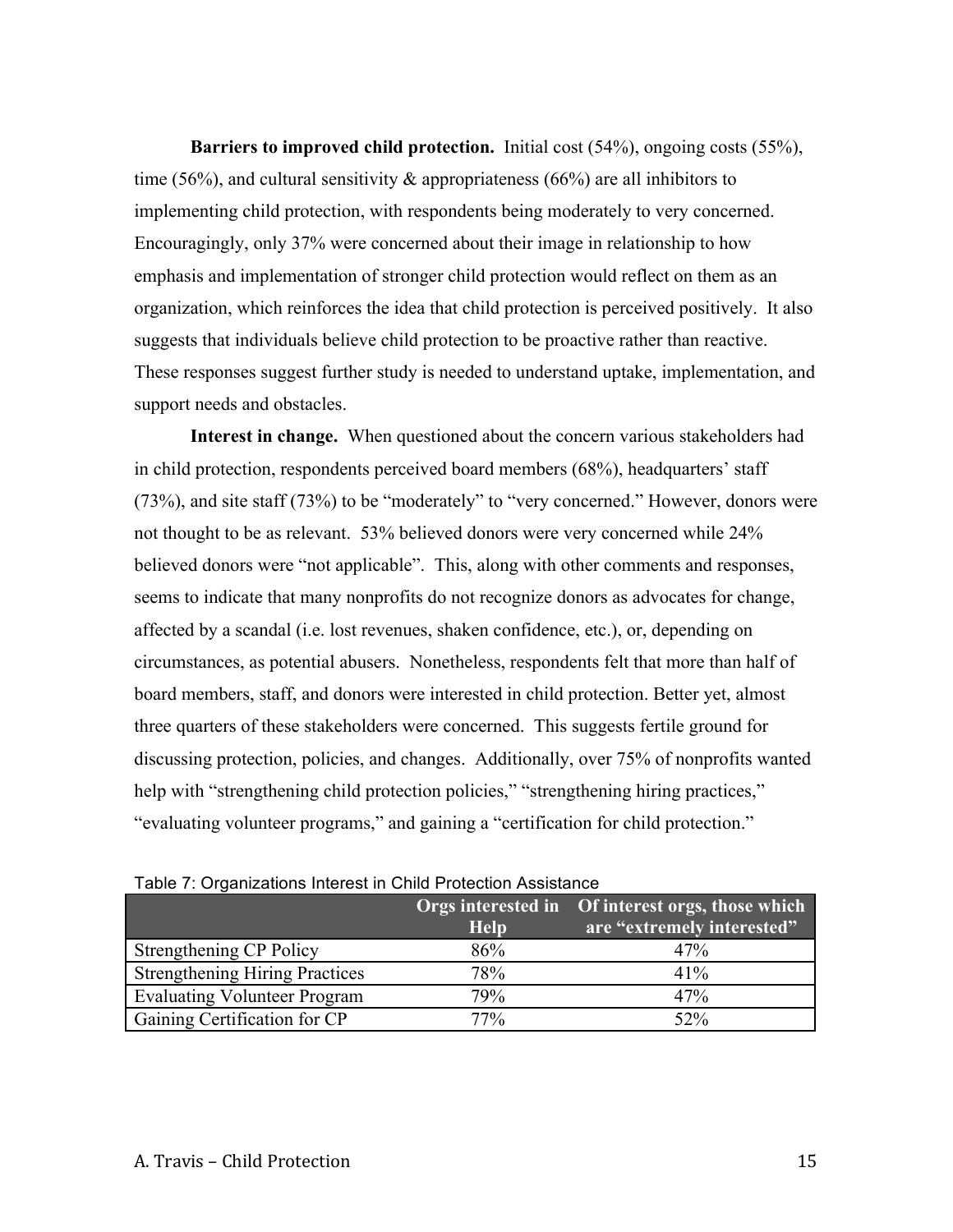## **Conclusion**

Child abuse is a major issue around the world; small INGOs are no exception. This study was conducted to better understand beliefs, perceptions, and procedures within small Western-based international nonprofits and to measure if and how assistance could be structured in the form of a child protection toolkit. While more study is needed to probe deeper into rationales, relationships, risks, and procedures, the survey confirmed reasons for concern as well as profound interest by small INGOs to better protect children.

While 62% of organizations in the survey did not have child protection safeguarding policies, many were in the process of creating one. Screening of employees and volunteers was low. Less than half of the nonprofits had staff and volunteers trained on child protection and less than a tenth had children trained. About a fifth of organizations knew of abuse at a nonprofit similar to theirs and over 10% had had abuse accusations at their own organization. While most nonprofits did not believe their risk of child abuse at their facilities to be high, the majority saw room for improvement and wanted help with strengthening their current policies and procedures. Additionally, the majority of organizations felt that child protection is important to their board members, staff, and donors and over half of the organizations knew where to find support if they had a situation of abuse.

Nonprofits desire to improve their protection and services. They need to have strong child protection policies that, at a minimum, include candidate vetting procedures, trainings, reporting mechanisms, and codes of conduct. The time is ripe. The nonprofit sector is growing rapidly (Urban Institute); child abuse is in the media almost daily; protection from sexual exploitation and abuse is an important agenda for the UN and large INGOs. Child protection in small INGOs needs to receive attention. Small INGOs ought to be brought into the discussion and have better access to information, participation, and resources. Similarly, small INGOs need to actively work to seek out information and work to create better protection systems. Advocacy and education about child protection is needed for organizations and donors, especially to overcome the perception of low risk. The continual growth of the nonprofit sector strengthens their collective impact,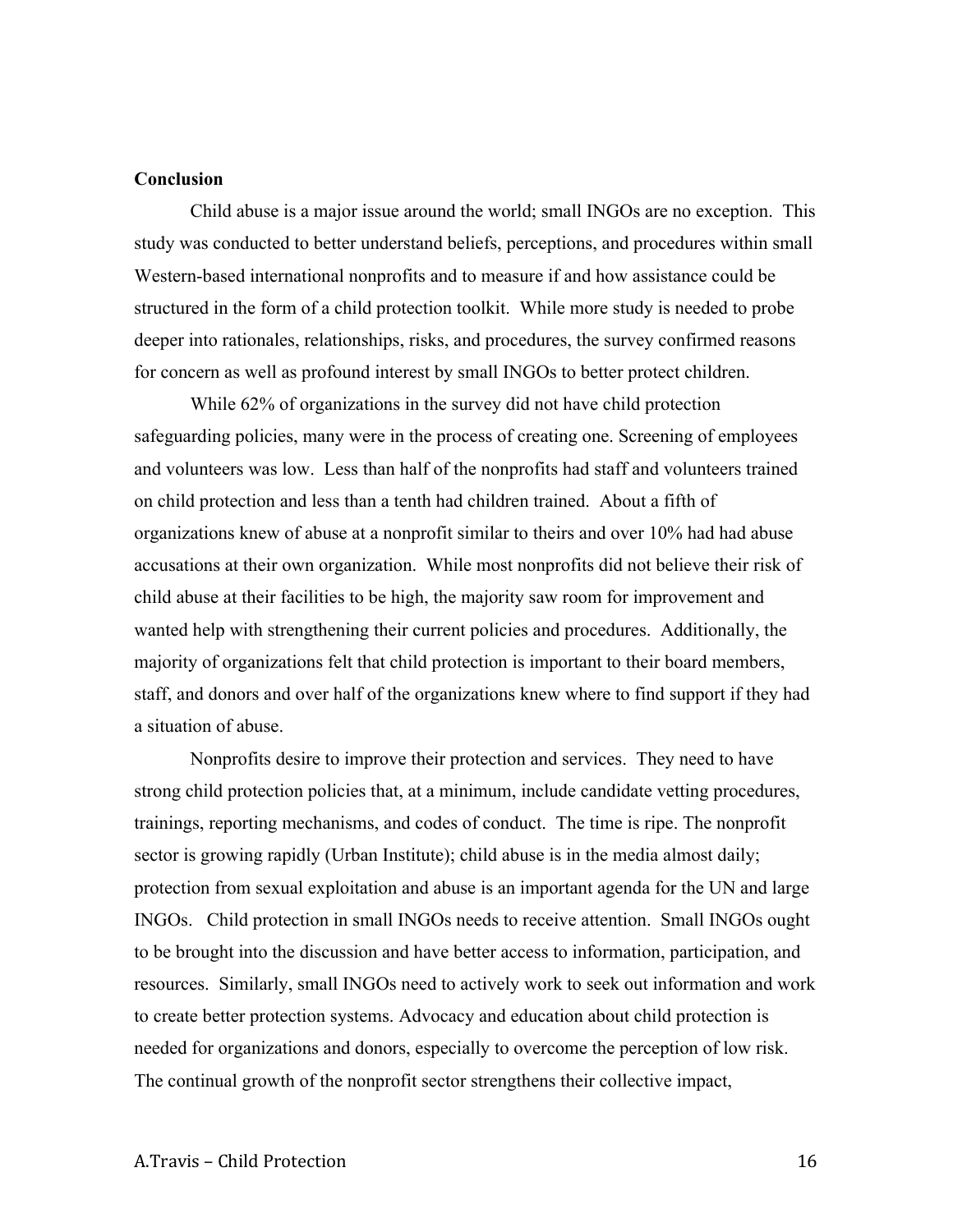significance, importance, and contribution within international aid, which should no longer be overlooked. Neither should their responsibility towards protecting children.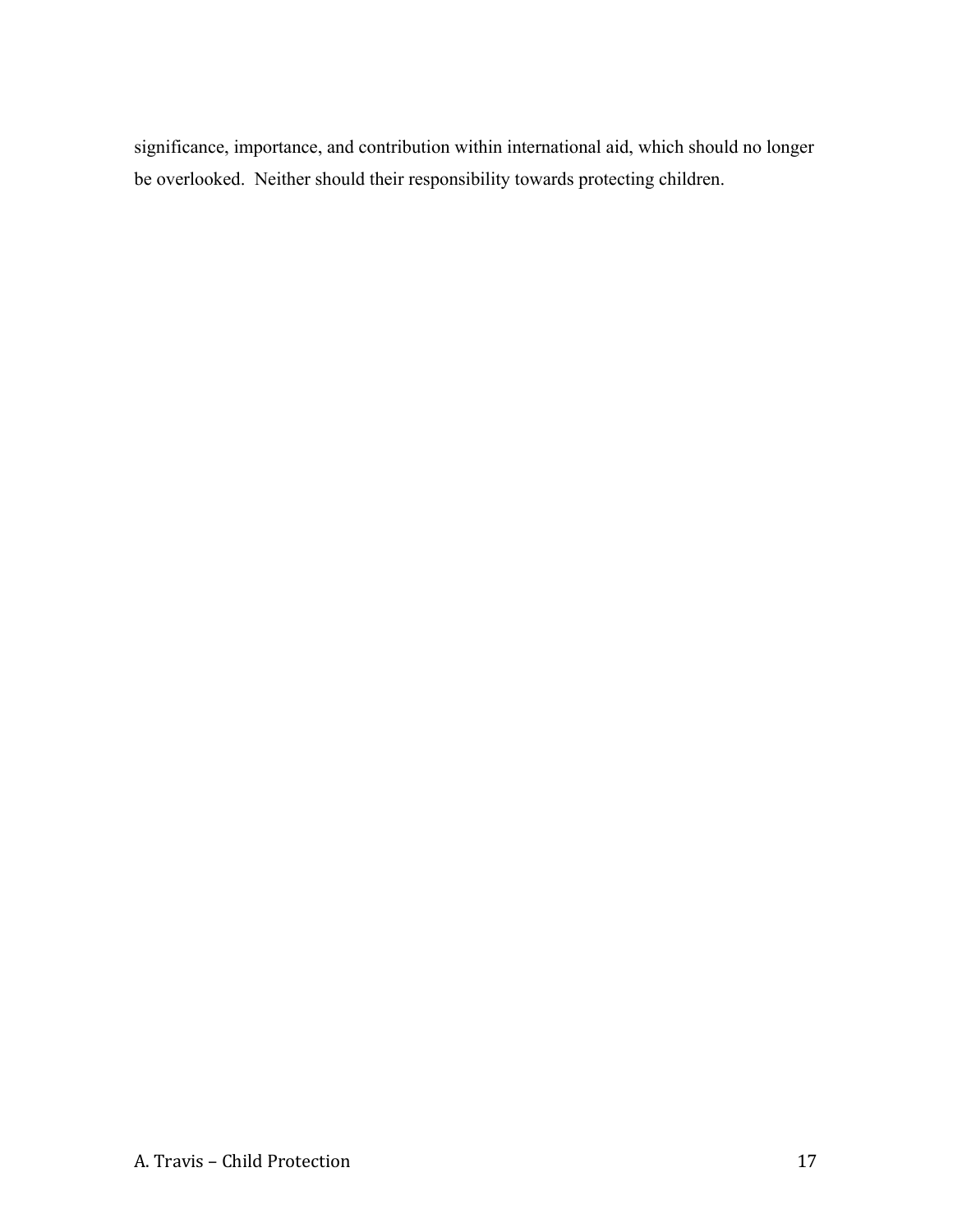## **References**

- Associated Press. 5 August 2014. Oklahoma man accused of sexually abusing children at Kenya orphanage set for home confinement. *Fox News.com*. 2 February 2015 from http://www.foxnews.com/us/2014/08/05/oklahoma-man-accused-sexually-abusingchildren-at-kenya-orphanage-set-for-home/.
- Central Asia Institute. 2014. Annual Report 2013. 4. Retrieved 11 March 2015 from https://www.ikat.org/wp-includes/documents/Financials/annualreport2013.pdf.
- Czáky, Corinna. 2008. No One to Turn To: the underreporting of child sexual exploitation and abuse by aid workers and peacekeepers. Save the Children: London, 1-11.
- ECPAT. January 2014. Submission on behalf of ECPAT International to the Public Consultation of the European Commission Directorate General for Home Affairs. 4. Retrieved 23 February 2015 from http://ec.europa.eu/dgs/home-affairs/what-isnew/public-consultation/2013/pdf/0027/organisations/ecpat-international-statement-eupublic-consultation-dg-home-affairs-012014\_en.pdf.
- Grimwood, Roy, Hawkins, Karen, & Gaffney, Ann. Selecting the Best Staff: A toolkit to help improve recruitment of staff to work with children in residential settings. National Children's Bureau. Retrieved 10 February 2015 from http://www.ncb.org.uk/media/521146/ncercc\_recruitmenttoolkit.pdf.
- HAP International. Prevention of Sexual Exploitation and Abuse. http://hapinternational.org/what-we-do/prevention-of-sexual-exploitation-andabuse.aspx.
- Home Office, & Disclosure and Barring Service. Guidance: Criminal records checks for overseas applicants. Gov.uk. Retrieved 10 February 2015 from https://www.gov.uk/government/publications/criminal-records-checks-for-overseasapplicants.
- IASC-PSEA. March 2013. Guidelines to implement the Minimum Operating Standards for Protection from Sexual Exploitation and Abuse by UN and non-UN Personnel. Retrieved on 11 March 2015 from http://www.pseataskforce.org/en/.
- Idealist.org. About. Retrieved on 10 March 2015 from http://www.idealist.org/info/About/Vision.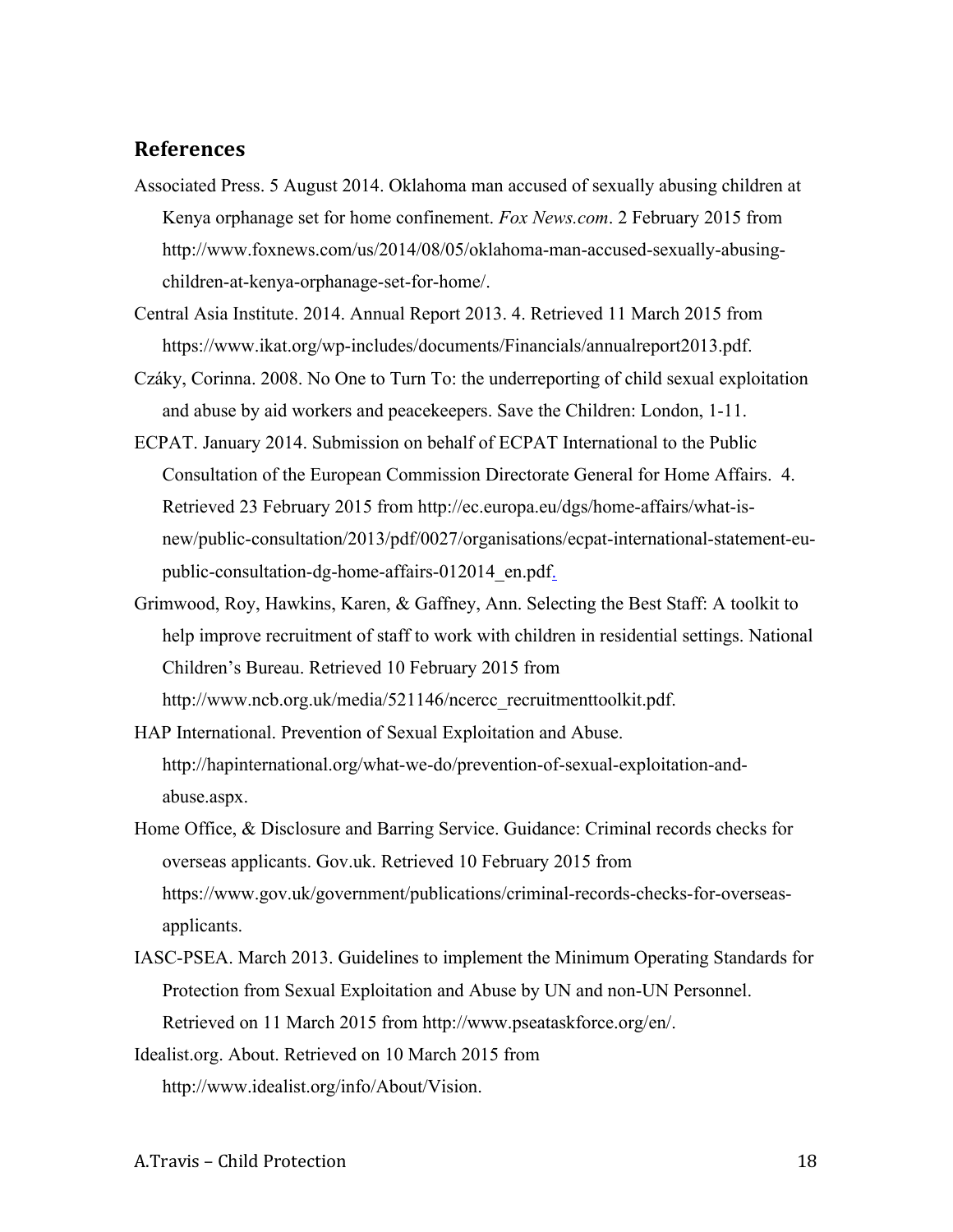- IJM. 16 December 2014. British Charity Director Found Guilty for Abusing Street Children in Kenya. International Justice Mission. Retrieved 2 February 2015 from https://www.ijm.org/articles/british-charity-director-found-guilty-abusing-streetchildren-kenya.
- Inter-Agency Standing Committee (IASC) Task Force. PSEA by our own staff. http://www.pseataskforce.org.

InterAction. PSEA. http://www.interaction.org/work/sea.

- National Center for Missing & Exploited Children, & US DOJ COPS. June 2013. What You Need to Know about Background Screening.
- OHCHR. 10 April 2013. Combating Sex Tourism. Office of the High Commissioner for Human Rights. Retrieved 23 February 2015 from http://www.ohchr.org/EN/NewsEvents/Pages/ChildSexTourism.aspx.

Passoth, Kim. 4 September 2014. Charity seeking donations after much of budget goes to counseling for children. *KOCO 5*. Retrieved 11 March 2015 from http://www.koco.com/news/charity-seeking-donations-after-much-of-budget-goes-tocounseling-for-children/27886708.

- Pinheiro, Paulo Sérgio. 29 August 2006. Report of the independent expert for the United Nations study on violence against children. United Nations,10. Retrieved 10 February 2015 from http://www.unicef.org/violencestudy/reports/SG\_violencestudy\_en.pdf.
- Press Association. 30 July 2014. BA pilot charged with child abuse offences took his own life, coroner rules. *The Guardian*. Retrieved 2 February 2015 from http://www.theguardian.com/business/2014/jul/30/ba-pilot-charged-child-abuseoffences-uk-africa-took-own-life-coroner.
- Save the Children-UK & UNHCR. 2002, February. Sexual Violence & Exploitation: The Experience of Refugee Children in Guinea, Liberia and Sierra Leone based on Initial Findings and Recommendations from Assessment Mission 22 October – 30 November 2001. 4.

Somaly Mam Foundation. Retrieved 11 March 2015 from http://www.somaly.org.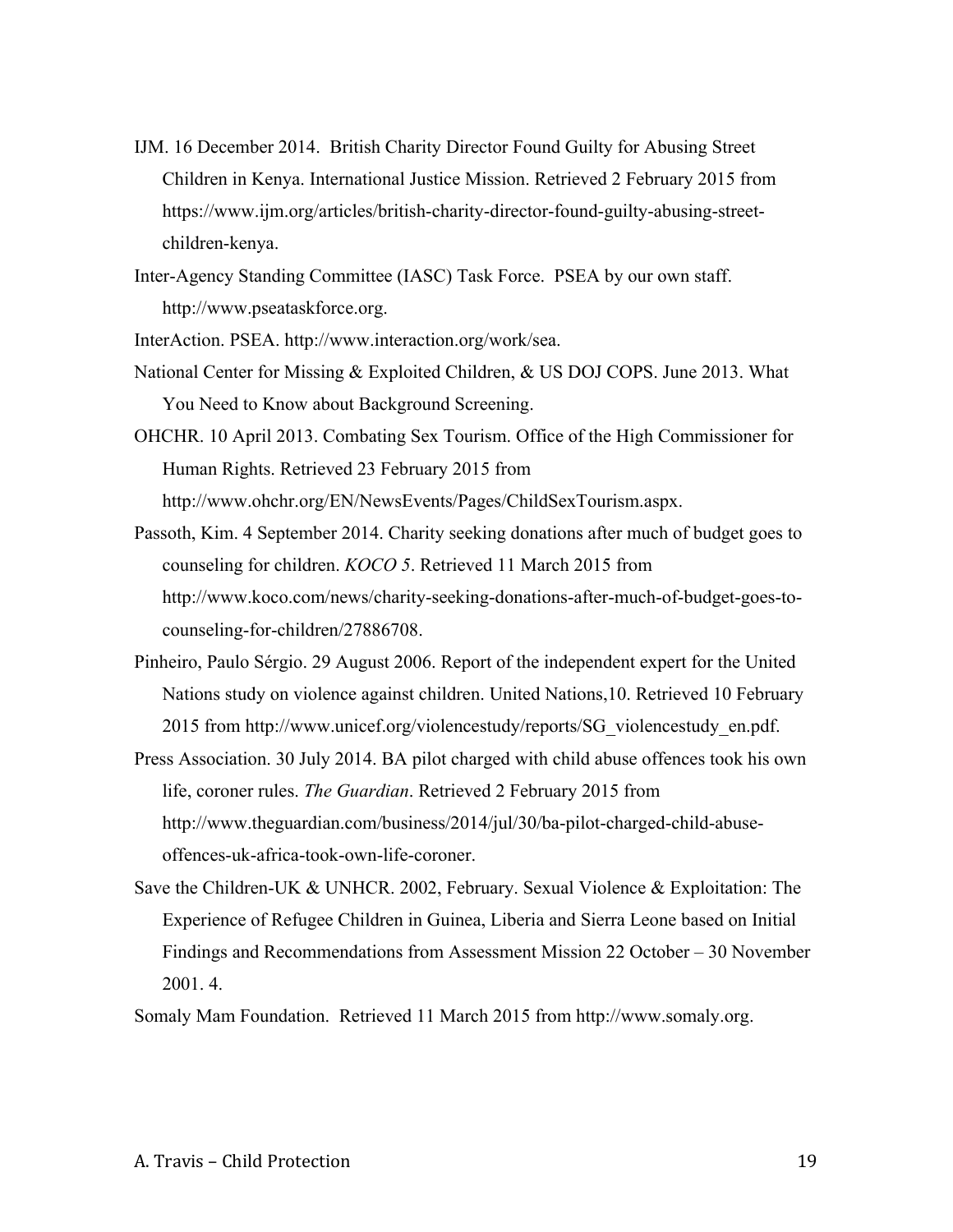- UK Department for Education. April 2014. Keeping children safe in education: Statutory guidance for schools and colleges. 22-23. Retrieved 10 February 2015 from http://panlancashirescb.proceduresonline.com/pdfs/keep\_child\_safe\_edu.pdf.
- Urban Institute. Nonprofit Sector in Brief. Retrieved 10 February 2015 from http://www.urban.org/center/cnp/almanac/sector-in-brief.cfm.
- US DOJ. August 2010. The National Strategy for Child Exploitation Prevention and Interdiction: Report to Congress. US Department of Justice. 36. Retrieved February 23, 2015 from http://www.justice.gov/psc/docs/natstrategyreport.pdf.
- WHO. 2002. Child Abuse and Neglect Facts. World Health Organization. Retrieved from February 10, 2015 from http://www.who.int/violence\_injury\_prevention/violence/world\_report/factsheets/en/ch

ildabusefacts.pdf.

Wikipedia. Optimism Bias. Retrieved February 10, 2015 from http://en.wikipedia.org/wiki/Optimism\_bias.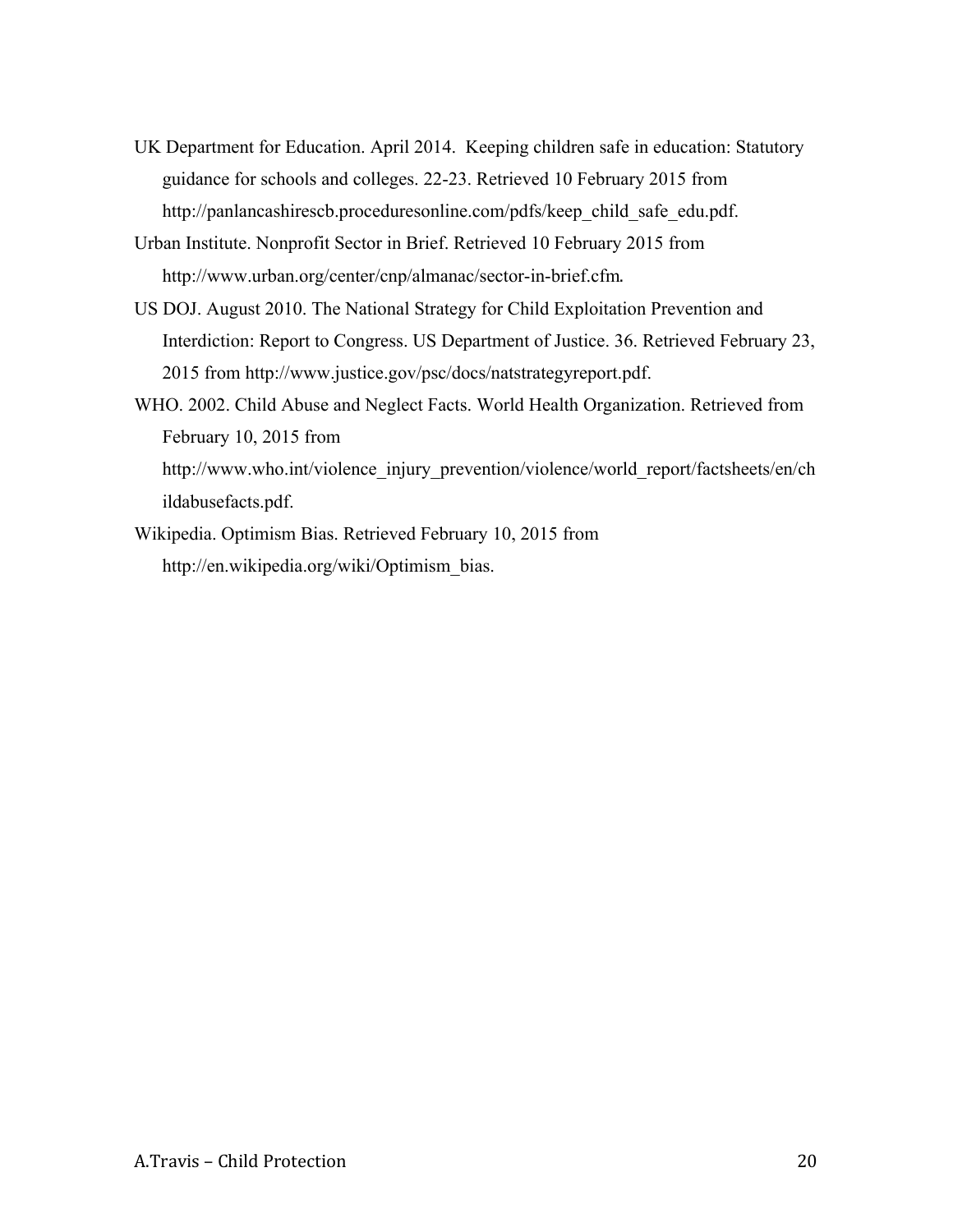# **Tables & Charts**

Table 1: Survey Basics

| <b>Organizations</b>                                   |            |
|--------------------------------------------------------|------------|
| Emailed                                                | 558        |
| Requests Received (54 emails bounced)                  | 504        |
| Responded – Started Survey                             | 140        |
| Responded – Completed Survey                           | 92         |
| Response Rate – Started (based on requests received)   | <b>28%</b> |
| Response Rate – Completed (based on requests received) | 18%        |

Table 2: Types of Programming in which Organizations Engaged

| <b>Programming Areas</b>            |       |
|-------------------------------------|-------|
| Business/Microfinance               |       |
| <b>Sustainable Business</b>         | 20%   |
| Agriculture                         | 17%   |
| Microfinance                        | 14%   |
| <b>Business Development</b>         | 13%   |
| <b>Livestock Programs</b>           | 9%    |
| <b>Community Development</b>        | 38%   |
| Education                           |       |
| <b>Community Schools</b>            | 33%   |
| <b>Tutoring Program</b>             | 25%   |
| Language Classes                    | 24%   |
| <b>Boarding School</b>              | 7%    |
| Health                              |       |
| <b>Health Clinic</b>                | 20%   |
| <b>Medical Mission</b>              | 15%   |
| WASH (Water, Sanitation, & Hygiene) | 7%    |
| Orphanages/OVCs                     |       |
| Orphanage                           | 20%   |
| Adoption                            | $2\%$ |
| Sports/Play                         | 20%   |
| <b>Volunteer Travel</b>             | 39%   |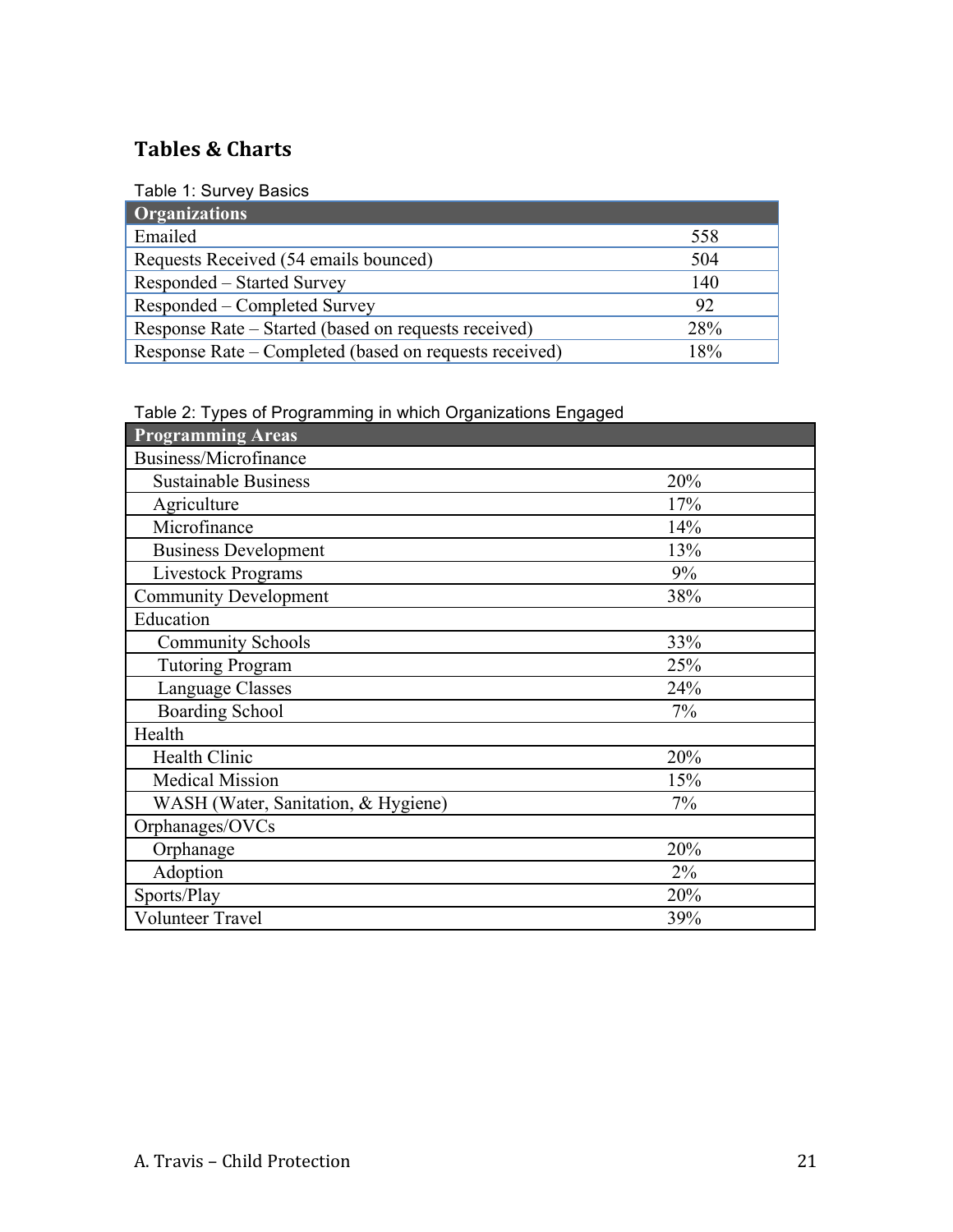## Table 3: Frequency with which Organizations Worked with Children

| <b>Frequency of Working with Children</b> |                                |
|-------------------------------------------|--------------------------------|
| All the Time                              | 78 <sup>o</sup> / <sub>0</sub> |
| Often                                     | $12\%$                         |
| Sometimes                                 | $7\%$                          |
| Never                                     | 3%                             |

### Table 4: Age Ranges Served by Organizations

| <b>Ages of Children</b> |        |
|-------------------------|--------|
| $0-5$ yrs. old          | 58%    |
| $6-10$ yrs. old         | 76%    |
| $11-15$ yrs. old        | 80%    |
| $16-18$ yrs. old        | $77\%$ |
| Not Applicable          | $5\%$  |

# Chart 1: Topics Included in the Term "Child Protection," According to Organizations

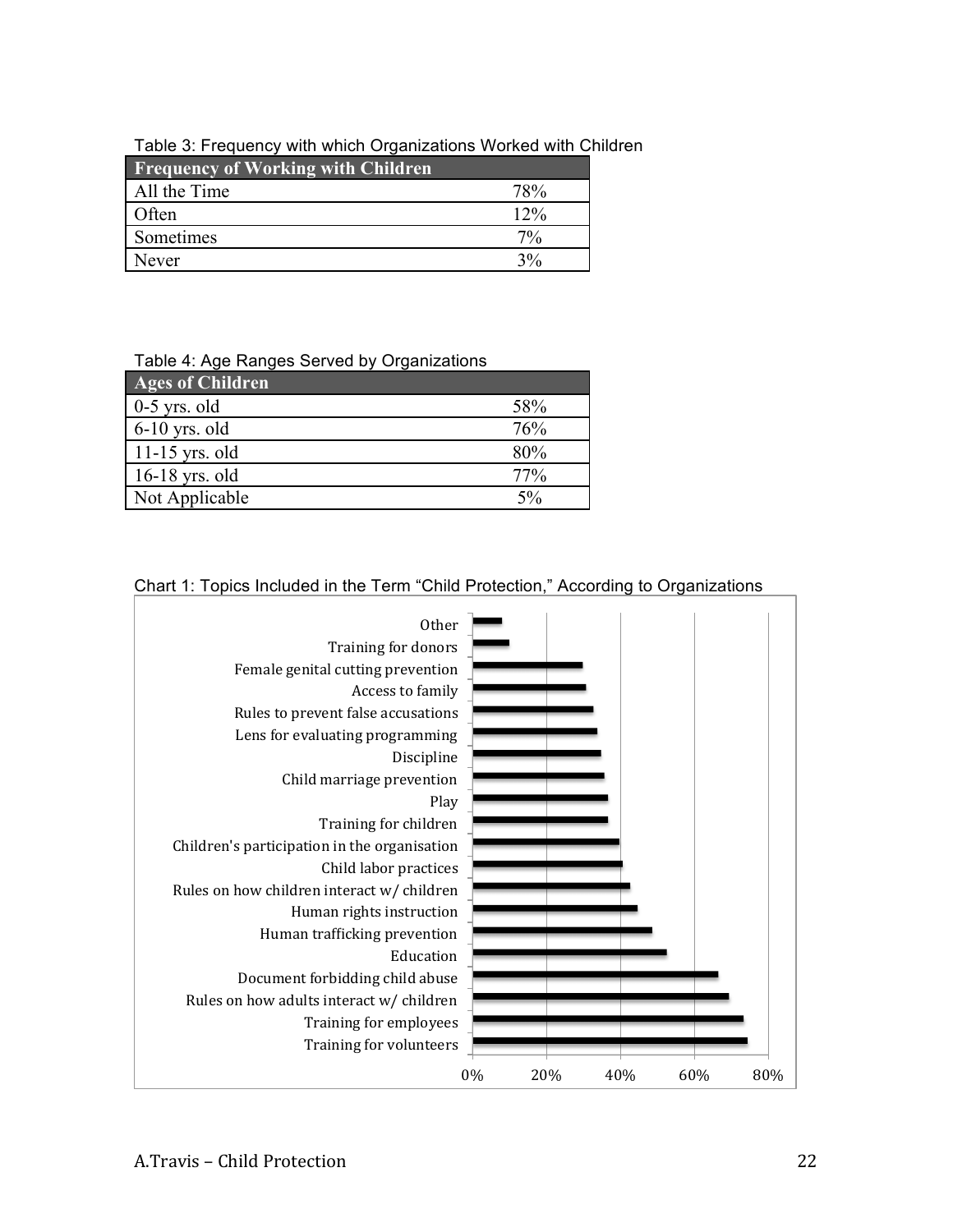





Chart 3: CP "Safeguarding" Policies at Nonprofits Working with Children "All the Time"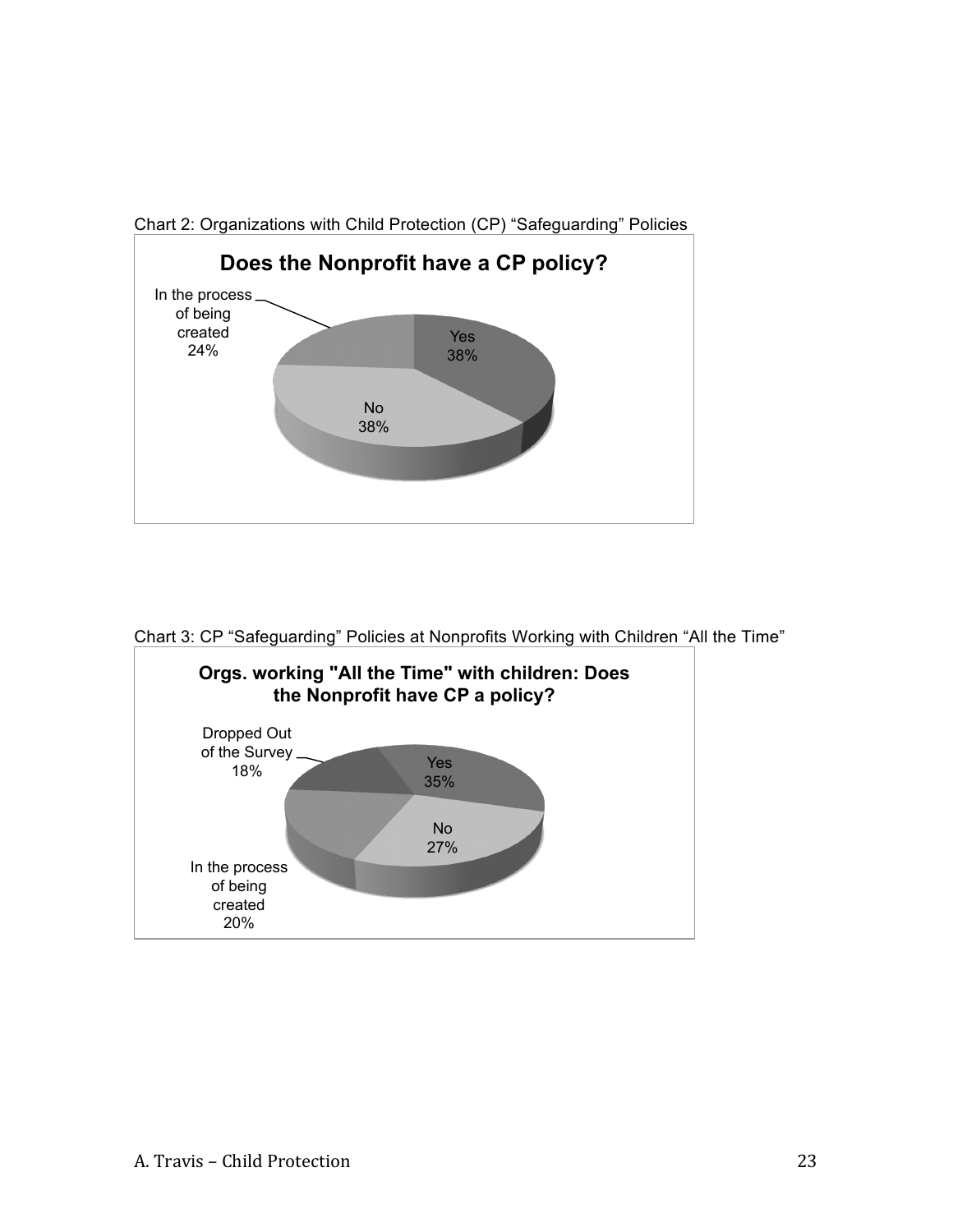

Chart 4: Strength of Child Protection Policies

| Table 5: Child Protection Training |  |
|------------------------------------|--|
|------------------------------------|--|

| Who is trained in<br><b>Child Protection?</b> | $%$ of<br><b>Organizations</b> | Trainings that should be part<br>of child protection |
|-----------------------------------------------|--------------------------------|------------------------------------------------------|
| Site Staff                                    | 39%                            | 73% said employees                                   |
| No One                                        | 35%                            |                                                      |
| <b>HQ</b> Staff                               | 23%                            | (these are employees)                                |
| Volunteers                                    | 22%                            | 74% said volunteers                                  |
| <b>Board Members</b>                          | 15%                            | (these are volunteers)                               |
| Do Not Know                                   | 11%                            |                                                      |
| Children                                      | 7%                             | 37% said children                                    |
| Other                                         | 6%                             |                                                      |
| Donors                                        | $1\%$                          | 10% said donors                                      |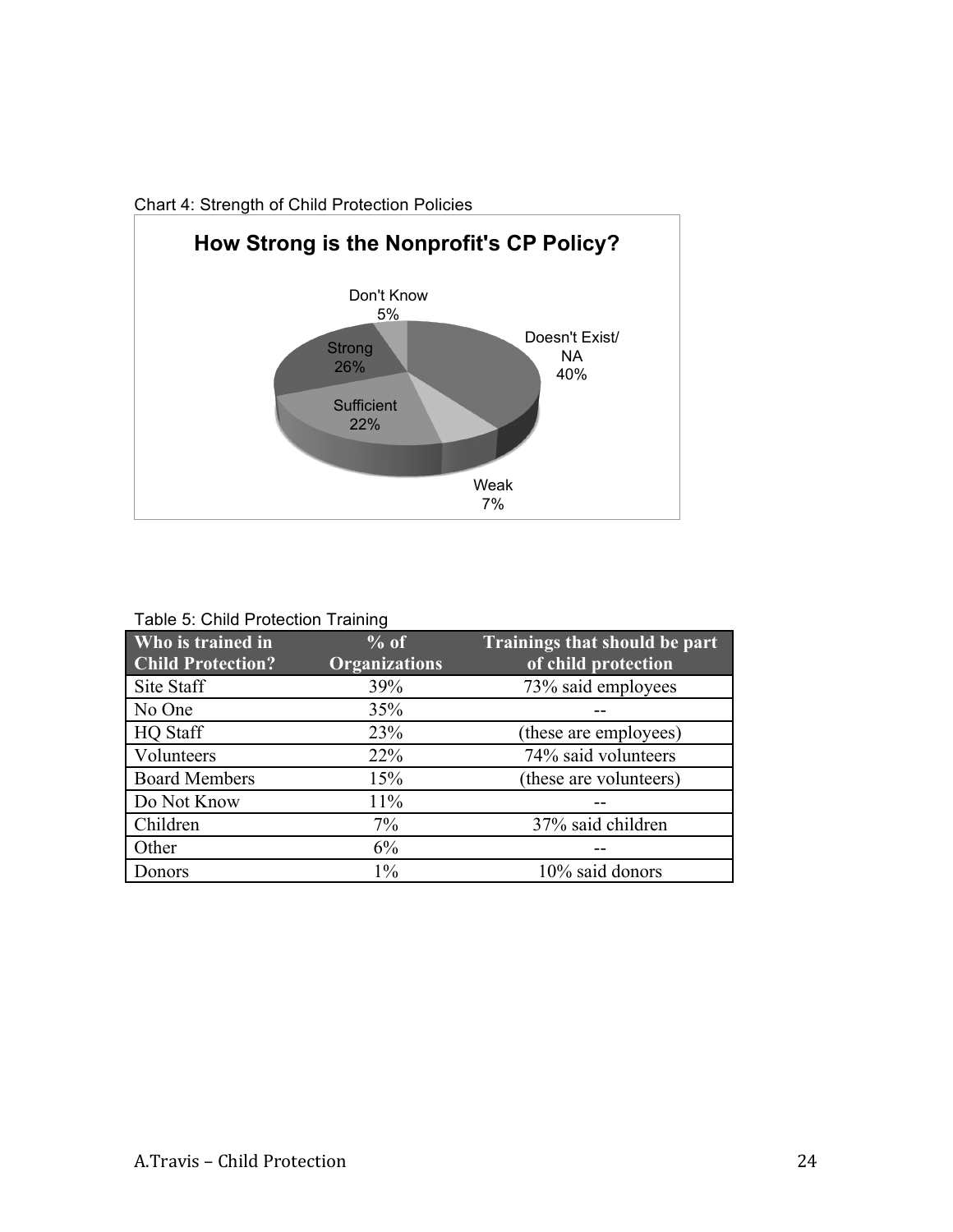

Chart 5: Perceived Child Abuse Risk Level at Respondent's Organization